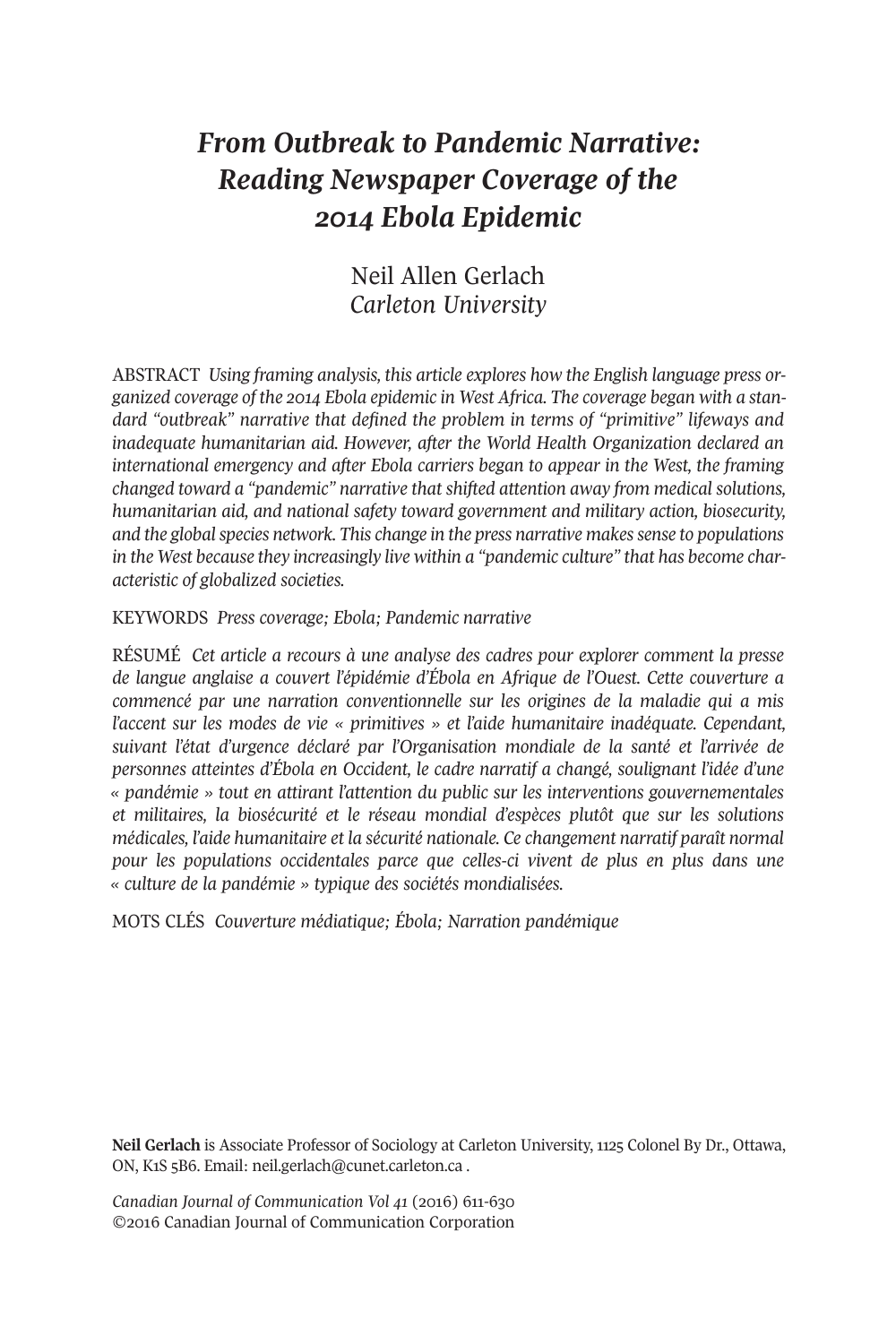## **Introduction**

Since the appearance of HIV/AIDs in the 1980s, people around the world have experienced an increasing number of news stories about emerging diseases that may pose a threat to populations in the global North. These include, in the last decade alone, Avian Flu, SARS, H1N1 and its variants, and Ebola. Analysts have noted that news coverage of disease outbreaks has developed into a standard story format that involves three general stages: sounding the alarm, mixed messages, and crisis and containment (Holland & Blood, 2010; Nerlich & Halliday, 2007;Ungar, 2008;Vasterman & Ruigrok, 2013). This framework tells a story about a growing threat to a community, uncertainty about what it means and how to effectively respond, and ultimately the triumph of medical expertise and health authorities.

With the 2014 Ebola outbreak in West Africa, the press once again mobilized this standard story framework. Beginning in late March, when reports of the outbreak began to surface in the West, journalists cited health authorities and medical personnel from humanitarian organizations, who began to call for international aid, drawing attention to this deadly disease. The outbreak likely began in Guinea in late December 2013, eventually spreading primarily to Sierra Leone and Liberia. Overthe next several months, over 28,000 people were infected and over 11,000 died.

The virulence, lethality, and extreme symptoms of the disease marked it out as a much more dramatic news event than other recent outbreaks. As concern mounted about the potential for international spread, it soon became apparent that the World Health Organization (WHO) was in no position to lead an international response. National governments began to reinforce their biosecurity<sup>1</sup> systems to reassure their populations that there was no cause for alarm. Journalistic accounts, however, provided mixed messages about the efficacy of these systems, while continuing to publish apocalyptic stories describing conditions in West Africa and the inadequacy of Northern aid being sent to the affected region. When an Ebola carrier travelled to the United States from Liberia and infected two nurses on September 24, 2014, the press coverage entered into a crisis and containment stage of reporting—the "developed" world was under direct threat.

At this stage of the reporting, however, the nature of the story changed away from the standard disease narrative. The crisis and containment stage did not work out the way it was supposed to—a story about impermeable national border security combined with containment of the disease in Africa through financial aid and medical science. Instead, as the disease continued to spread, the United States, France, and Britain responded by sending large-scale military missions and billions of dollars to the affected countries to build clinics, oversee the transportation of supplies, train local people to work in the clinics, coordinate the work of other agencies, and provide security, beginning the process of building a biosecurity system in West Africa. Although this response was reported as a containment of the outbreak, it actually marked a shift in the standard disease story. It incorporated an element of the "pandemic narrative" (Gerlach & Hamilton, 2014) to make sense of the failure of containment, to address high levels of anxiety in Northern populations, and to map out responsibility for managing biosecurity.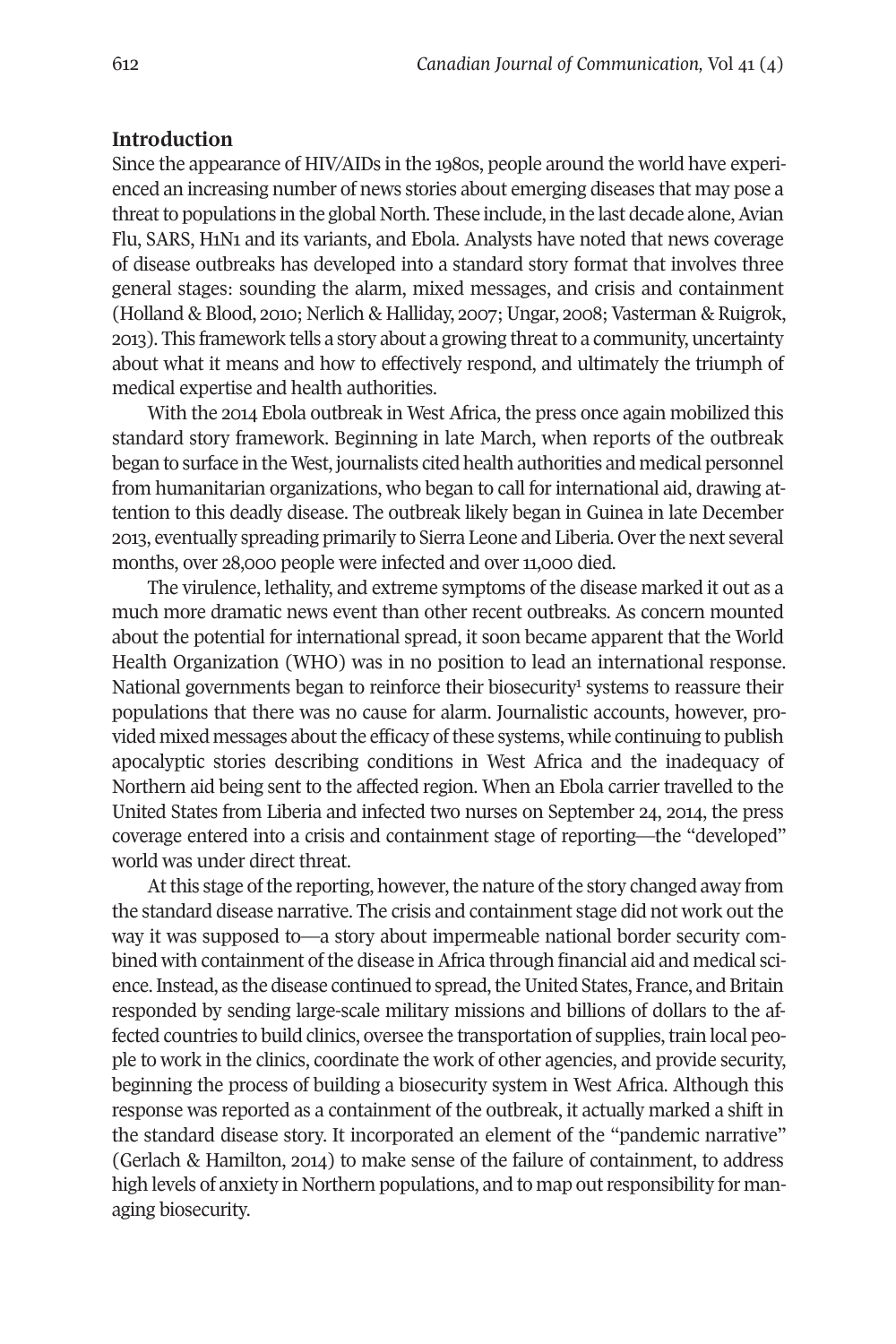This article explores the characteristics of the standard disease narrative in English language newspaper coverage ofthe 2014 Ebola outbreak, and, using a framing analysis, outlines the ways in which the press organized the story. Asserting that two events were instrumental in shifting the story toward a pandemic narrative, the article defines the concept of the pandemic narrative and shows how it applied to the press coverage. Finally, it argues that the pandemic narrative is a discursive resource that emerges from a broader "pandemic culture" that is increasingly characteristic of globalized societies. From this perspective, the press coverage of the 2014 Ebola outbreak contributes to our understanding of what it means, and what it feels like, to live within pandemic culture.

#### **Telling disease stories**

Despite the large sample size analyzed in this research project, a framing analysis is useful for examining in more depth the narrative elements of the news stories. Frames are "a central and organizing idea or story line that provides meaning to an unfolding strip of events" (Gamson & Modigliani, 1987, p. 143). They organize, embed, classify, and interpret for the reader the large amount of information in public circulation (Entman, 1993; Gamson, 1989; Tuchman, 1978). Through a process of "selection and salience," (Entman, 1993, p. 52) frames privilege particular understandings of reality. They teach the receiver how to make sense of facts and how to contextualize problems, information, and characters. When used repeatedly, frames configure and delimit the range of interpretations available to the public. They also indicate how specific centres of power can shape the ways in which meanings are ascribed to events (Entman,1993). As is common in newspaper disease reporting, the sources cited in the Ebola coverage included the typical set of institutional actors who are usually consulted and quoted to frame the issues, the top four of which included the WHO, government health officials, the U.S. Centers for Disease Control and Prevention (CDC), and Médecins Sans Frontières (MSF).<sup>2</sup> Interestingly, the tone of the coverage of these organizations tended to become more negative as the crisis developed, with the exception of MSF which, for much of the time, was the only major international organization providing medical services in the affected regions.

A number of analysts have noted that there is a set of journalistic frames that offer conventions and forms fortelling the disease story. The frames will vary to some extent depending on whether or not the disease has broken out in the global North or South, but generally, are organized into a three-part narrative structure. The first part is the "sounding the alarm" stage in which the disease is first reported with a focus on the speed of its spread, calls for humanitarian aid, human interest stories from the affected areas, and statements from medical experts and health officials on the risk it poses to the global North. The second stage is the "mixed messages" stage in which stories of the disease spread continue along with speculations on potential impacts on otherregions. These reports are combined with stories about national preparedness plans, border security precautions already in place, and aid sentto diseased areas. The third stage is the "crisis and containment" stage, which relates stories of infections that have reached the audience's home country, but also provides reassurances that the medical system can control the disease spread and remove the threat from the community (da Silva Medeiros & Massarani 2010; Ungar, 2008; Vasterman & Ruigrok, 2013).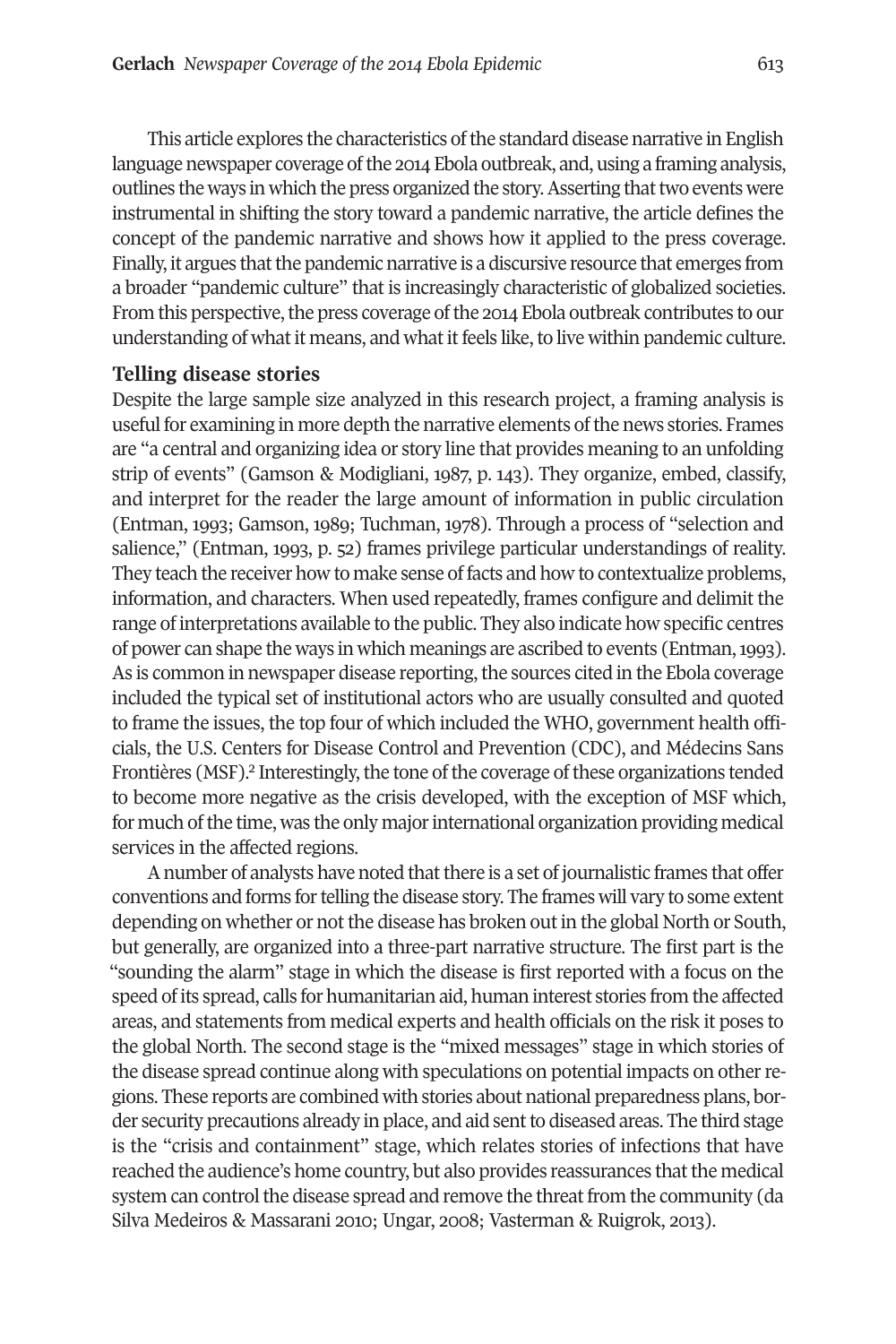Sheldon Ungar (1998) goes further with this analysis by defining the conditions in which a perceived crisis can become a "hot crisis." He defines hot crises as those that "entail dread-inspiring events that are developing in *unpredictable* ways and are seen as having the potential to pose an imminent personal threat to specific populations"  $(p, 37)$ . Examining the Zaire Ebola outbreak of 1995, Ungar  $(1998)$  argues that the press employed a "mutation-contagion package" of discursive tools that characterized the outbreak frames including: "microbes are on a rampage," "microbes are cleverer than us," "engineering microbial traffic," "microbes know no boundaries," and "waiting for the next plague" (pp. 43–44). The result of this framing was a hot crisis because contextual factors like the recent publication of widely discussed books such as Richard Preston's *The Hot Zone* (1994) and Laurie Garrett's *The Coming Plague* (1995) as well as the popular film *Outbreak* (Henderson, Kopelson, & Petersen, 1995), had just set an apocalyptic context that could be attached to the real events of the Ebola outbreak. However, if a hot crisis occurs, primary definers in the media work to contain it and reduce fear by "othering" (pp. 49–50) the crisis—emphasizing its location in a remote, underdeveloped part of the world—and by highlighting the strengths of Western medical regimes. This "containment package" (p. 52) was mobilized very quickly in the Zaire Ebola coverage of 1995 and was quite successful in allaying public fear.

Priscilla Wald (2008) argues that journalistic narrative framing, such as the Zaire Ebola coverage analyzed by Ungar (1998), participates in a deeper "meta-frame" that she refers to as the "outbreak narrative." Reading across works of journalism, fiction, film, popular science, and government policy, Wald (2008) states:

The outbreak narrative–in its scientific, journalistic, and fictional incarnations–follows a formulaic plot that begins with the identification of an emerging infection, includes discussion of the global networks throughout which it travels, and chronicles the epidemiological work that ends with its containment. As epidemiologists trace the routes of the microbes, they catalog the spaces of global modernity. Microbes, spaces, and interactions blend together as they animate the landscape and motivate the plot of the outbreak narrative: a contradictory but compelling story of the perils of human interdependence and the triumph of human connection and cooperation, scientific authority and the evolutionary advantages of the microbe, ecological balance, and impending disaster. (p. 2)

According to Wald, accompanying this narrative structure is a set of characters that includes heroic medical personnel; threatening military authorities; valorous disease detectives; patients zero; hapless carriers; populations that continue to practice "primitive" lifeways; and a vicious, anthropomorphized virus. In the end, the outbreak narrative reaffirms the authority of science and the security of national boundaries. Journalistic disease stories draw upon the outbreak narrative format, culminating in two types of containment. The disease is contained through the efforts of medical practitioners and health authorities, who retain a heroic status in the narrative (Everts, 2013). Public anxiety is contained through the repetition ofthe familiar narrative structure and frames, with their reassurances of the security of the national community (Davis, Stephenson, & Flowers, 2011).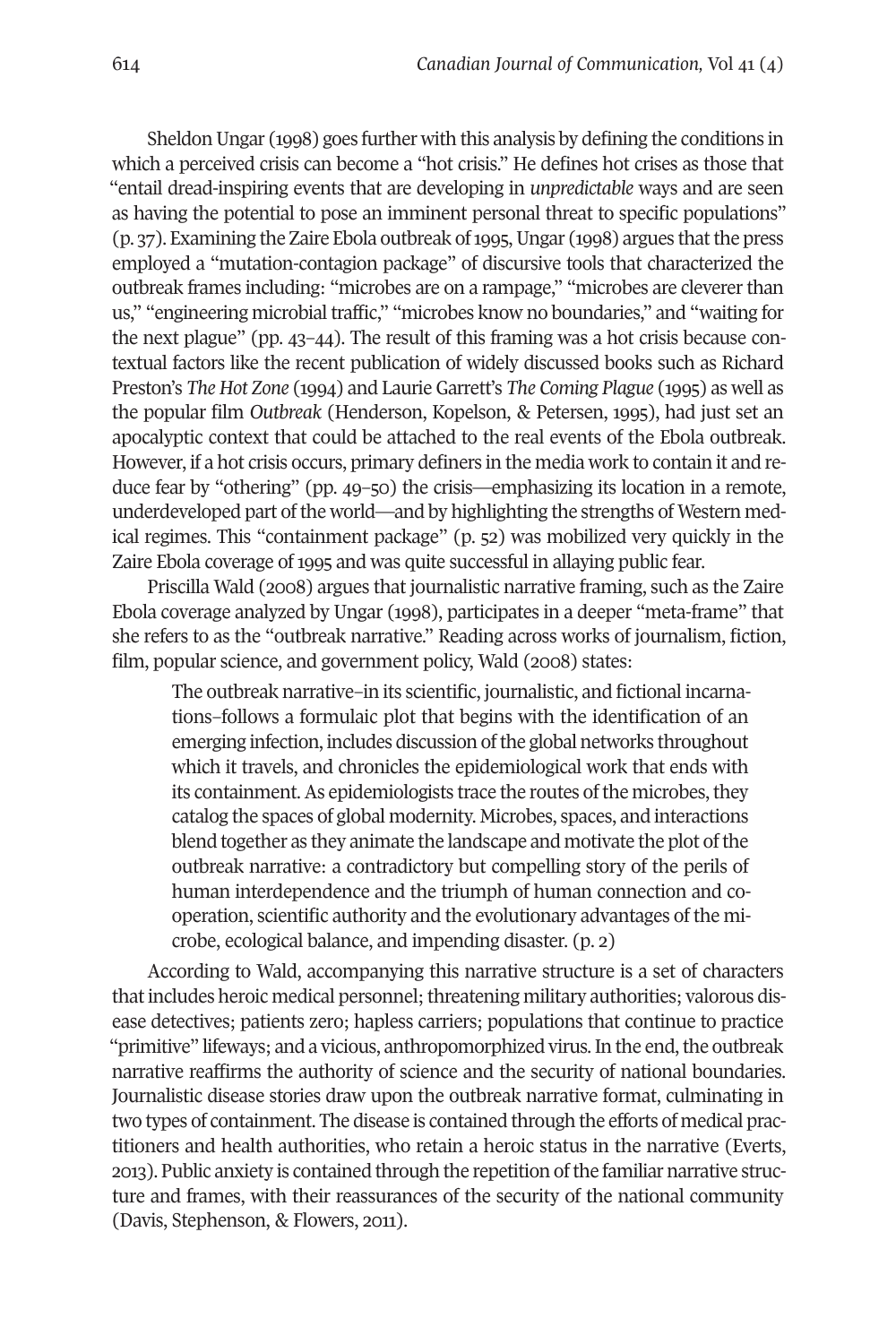With the 2014 Ebola outbreak, however, the standard press outbreak narrative, with its usual frames, did not work. As in other cultural sites, that narrative is fraying around its edges. Popular culture in particular has explored unsuccessfully contained disease threats through literature (Atwood, 2004; Simmons, 2010; Whitehead, 2012), films such as *Contagion* (Shamberg, Sher, Jacobs, & Soderbergh, 2011), *World War Z* (Bryce, Gardner, Kleiner, Pitt, & Forster, 2013), and *Dawn of the Planet of the Apes* (Chernin, Clark,Jaffa, Silver, & Reeves, 2014),television programs such as *The Walking Dead* (Darabont, 2010)*, The Last Ship* (Kane & Steinberg, 2014)*,* and *The Strain* (del Toro & Hogan, 2014), and games such as *Pandemic* (Z-Man Games*,* 2007), *Plague Inc.* (Ndemic Creations, 2012), and *Pandemic 2.5* (Dark Realm Studios, 2012) These and many other examples no longer work on the assumption that standard biosecurity procedures can protect us from emerging diseases within our globalized society. This same logic is entering into press coverage as well.

#### **Framing Ebola**

Examination of the Ebola press coverage elicited a number of questions. How were the Ebola stories being told? What elements were present to produce a particular set of meanings? How were the stories being classified and contextualized by the press? What range of interpretations was opened up by the configuration of the stories?

To answerthese questions, a Factiva database search of newspaper articles forthe period from January 1 to December 31, 2014, was conducted. Preliminary research showed that this time period would include the earliest references to the Ebola outbreak in the international press—starting on March 22 when Guinean officials confirmed that a spreading infection was Ebola—to the point at which the story began to drop out of the press coverage as a major international story in mid-December.<sup>3</sup> Search terms included: Ebola, Ebola outbreak, Ebola epidemic, Ebola pandemic, Ebola outbreak in West Africa, and Ebola virus in West Africa. The search turned up 115,512 newspaper articles from around the world.

The search was further limited by focusing on English-language newspapers in the global North. Reviewing these sources revealed that the newspapers with the most stories and with the most in-depth reporting included the *Washington Post*, the *New York Times*, and the *Wall Street Journal* from the United States; the *Guardian* and the *Telegraph* from the United Kingdom; and the *Globe and Mail*, *National Post*, and *Toronto Star* from Canada. Inputting these parameters produced a list of over 2,000 articles, and after reviewing these articles, any sources that appeared to be duplicate reports, were under 500 words in length, were primarily focused on international finance, or were only short references embedded within stories that were about other issues were eliminated. This left a final sample of 485 articles. 4

The first step in the coding process involved identifying the main story elements that characterized the Ebola coverage, followed by analyzing how these elements combined together to produce frames. Story elements are distinct from frames in that they are largely factual and descriptive in nature. Frames produce meaning and interpretations, allowing for evaluation of events in terms of our hopes and fears about the events. They provide a basis for advocating a way forward and enable us to identify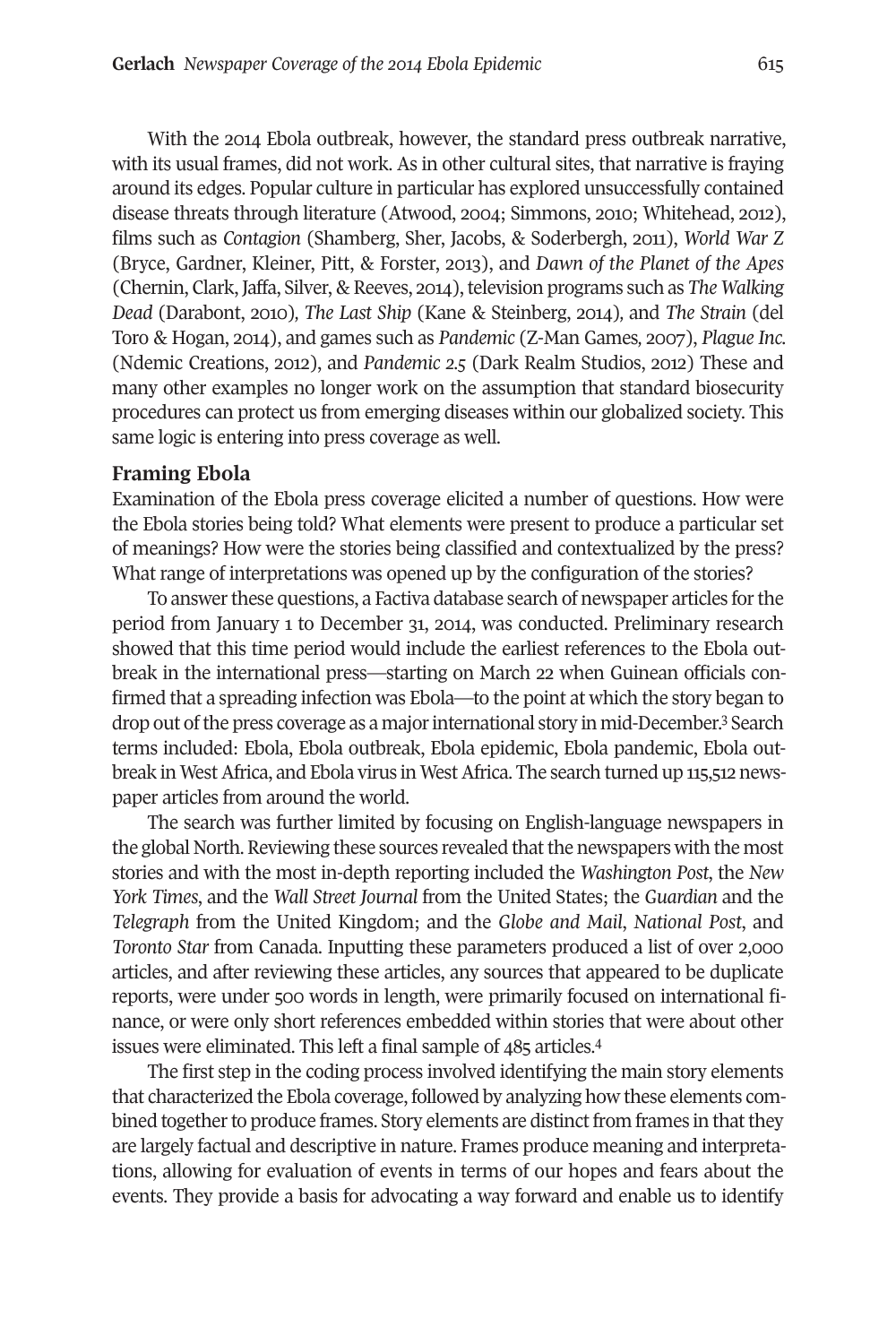protagonists and antagonists, evaluate strengths and weaknesses, contextualize and judge the actions of actors and agencies involved in the event.

Apreliminary examination identified seven dominant story elements that organized the Ebola narrative: local customs are hampering disease control efforts, the global North is not doing enough to help, the disease is spreading out of control, a potential vaccine is under development, Northerners are contracting the disease, Ebola is a global health emergency, a U.S. military response will be mobilized. This list shows that some story elements may also be frames. For example, elements relating to local customs and the inactivity of the global North were also frames for explaining why the disease occurred, and why it was spreading. Other story elements appeared to be more descriptive, but when combined together, they produced frames for evaluating what was happening and prescribing what needed to be done.

Coding and organizing the articles a second and third time and evaluating the implicit concerns and evocative register of each piece, how those concerns were being contextualized, and the nature of the problems they posed, concretized the frames that were structuring the Ebola story. These included local African lifeways are contributing to the spread of Ebola, the global North is not providing enough aid, the global health system is very fragile, and national health security systems are inadequate. The first two frames appeared early in the coverage during the "sounding the alarm" stage, while the third frame appeared in the "mixed messages" stage, and the fourth during the "crisis and containment" stage. Given the nature of the disease narrative usually found in the press coverage, one can anticipate what the frames might be. However, the Ebola story defied those expectations in a number of interesting ways.

# **Frame 1: "Primitive" African practices are contributing to the spread of the disease**

When the Ebola story first began to appearin the English language press in late March 2014, it was framed in a predictable way as a moral judgment of how certain cultural practices of people in Guinea, Sierra Leone, and Liberia were facilitating the spread of the disease. Ten percent of the articles in the sample employed this frame, concentrated in the period between late March and early August. Reporters emphasized the lack of basic infrastructure in the affected region. For example, one American virologist described Freetown, the capital of Sierra Leone, as "three million people; very high population density, not much running water [and] common latrines. ... If the virus is able to get to Freetown, you could see hundreds or thousands of Ebola cases there. It would be a total disaster" (Yang, 2014a; see also Diallo & DiLorenzo, 2014; Roy-Macauley, 2014; York, 2014). Exacerbating these conditions was a local lack of trust in scientific medical procedures and facilities. Many people in the area were reported as blaming medical workers for the disease: "often all people see at the clinic is a doctor sticking a needle in someone for a blood test and then them dying shortly afterwards. … That becomes a conspiracy theory that we are actually injecting them with something that kills them" Freeman, 2014a, para.15; see also Freeman & Sanchez, 2014; McKay, 2014a; Phillip, 2014b).

According to the press, it was not only distrust of Western science that motivated "premodern" behaviours among West Africans but also religious beliefs. Doctors work-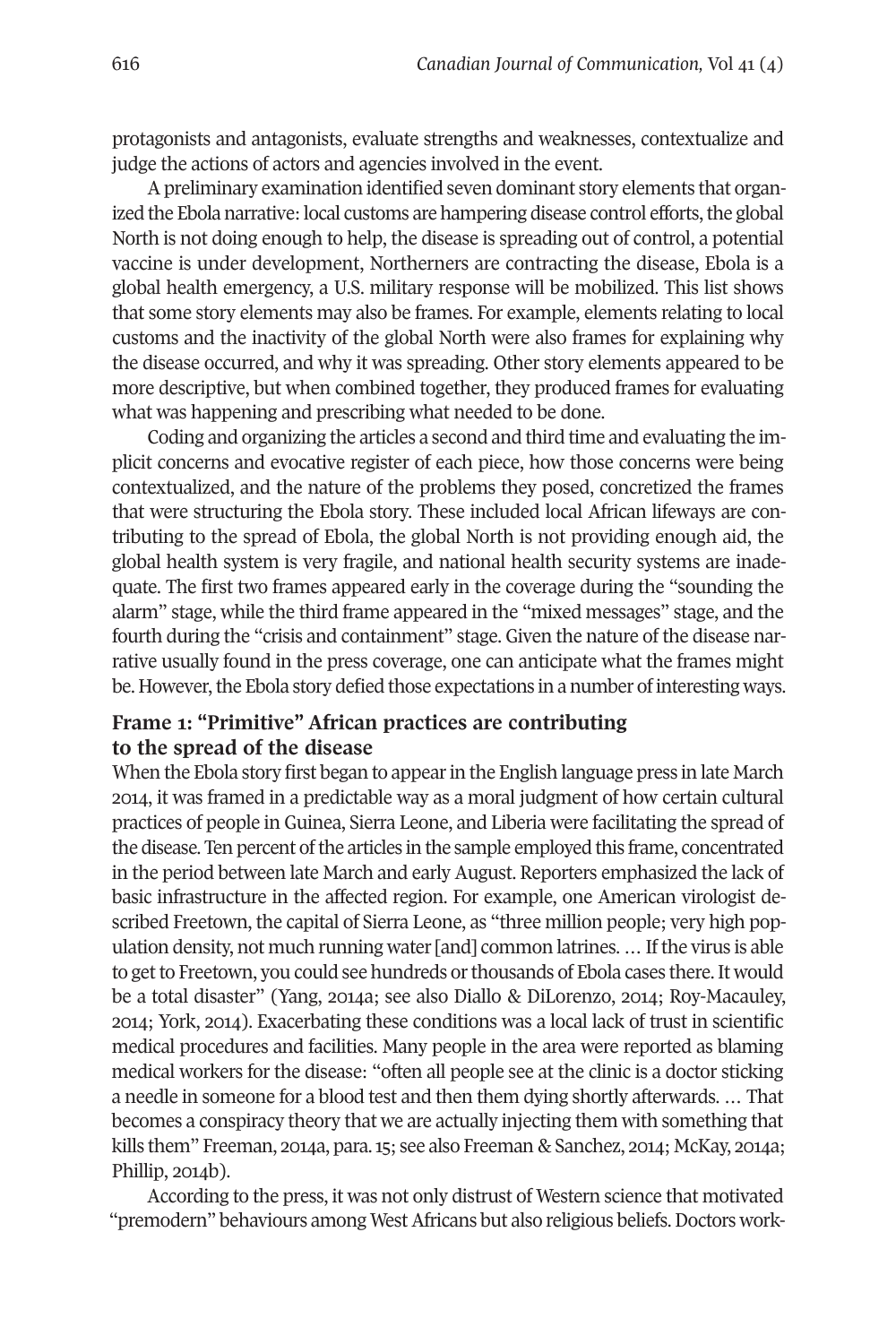ing in the region were frequently reported as saying that witchcraft belief was widespread in the rural regions of Sierra Leone, Guinea, and Liberia, "There is a section of the population here who simply don't believe Ebola is real, they think it is witchcraft and so they don't come to the treatment centres" (Akkoc, 2014, para. 19; see also Nossiter, 2014b; Phillip, 2014a; Wintercross, 2014). Practices around funeral rites were also repeatedly reported as signifying the primitive, "The final farewell can be a handson, affectionate ritual in which the body is washed and dressed, and in some villages carried through the community, where friends and relatives will share a favorite beverage by putting the cup to the lips of the deceased before taking a drink" (Sun, Dennis, Berkstein, Lenny, & Achenbach, 2014, para. 16; see also Douglas, 2014; McNeil, 2014; Roy-MacAulay & Paye-Layleh, 2014).

Combined with poor living conditions and "primitive" beliefs, West Africans were reported as compounding "their" problems by hunting for "bushmeat," a term that refers to any kind of animal that can be found in the forest. Media attention focused on one type of prey in particular:

The virus is believed to be linked to certain species of forest-dwelling fruit bats, which are considered a delicacy in some parts of West and Central Africa. The bats could be spreading the virus directly to humans who consume them. Moreover, the fruit infected by these bats can drop to the ground and be consumed by chimpanzees, gorillas and other primates, which can then spread the virus to humans through the bush-meat trade. if no page number. York, 2014, para. 11; see also Hesman-Saey, 2014; Nossiter, 2014a; Wallace, 2014)

The accumulation of these stories and the emphasis on traditional practices and superstitions served to reinforce pre-existing Western frames about Africa and Africans as diseased. Sierra Leone, Guinea, and Liberia were cast as primitive, premodern places that export disease and are inhabited by irresponsible global health citizens. Their lifeways became associated with cultural difference from more "advanced" nations and they became a threat to those nations. Generally lacking from the news coverage was an exploration of many of the everyday practices of people in the region as expressions of extreme poverty, produced in part through the practices of global capitalism rather than primitivism, and the lack of cultural awareness and sensitivity ofthe Western aidbased health apparatus.

# **Frame 2: The global North is not providing enough aid**

From the beginning of March 2014 and continuing until mid-October, 34 percent of the articles in the sample were organized around the amount of aid the global North and international non-governmental organizations (NGOs) were sending to the affected region. Regular calls for more aid by organizations such as MSF and the WHO were a constant feature of the coverage. Despite the call, NGO personnel were frequently reported as complaining about a lackluster response from the international community: "Globally, the response of the international community is almost zero …. Leaders in the west are talking about their own safety and doing things like closing airlines—not helping anyone else" (O'Carroll, 2014, para. 2; see also Sengupta, 2014a; Siddons, 2014; Smith, 2014).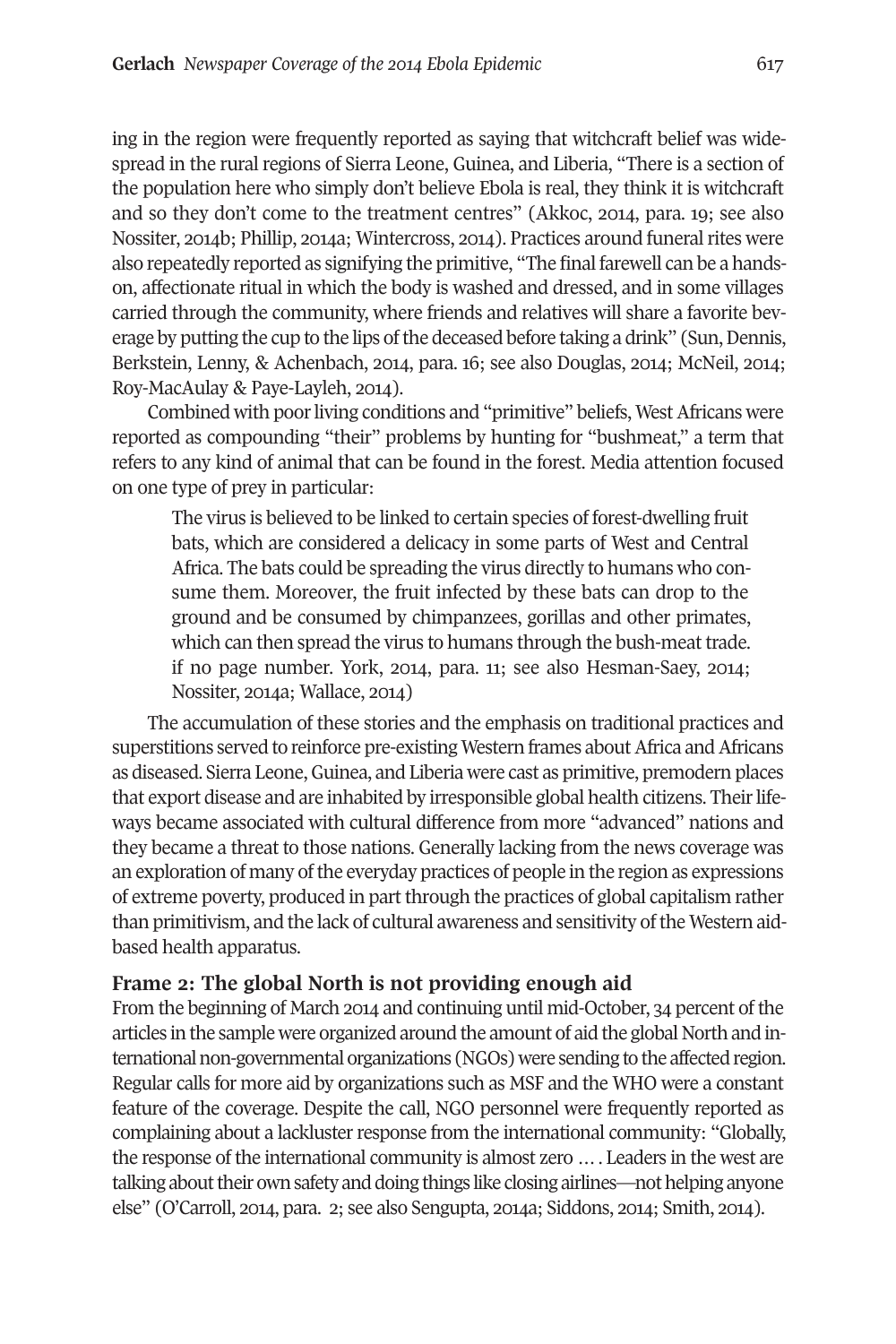The frame of "the global North is not doing enough" was constructed largely through two types of stories. First, there were growing calls, particularly from MSF, prompting the WHO to take the lead on the outbreak and come up with a plan. However, the WHO management did not call a meeting of regional health officials until three months into the outbreak and it took another month and a half (August 8, 2014) before it declared the epidemic an international public health emergency.In the meantime, doctors, health officials, and editorialists sharply criticized the WHO forits inaction, stating that it had "snoozed on the sidelines" for five months and been "shamefully slow" in helping to organize a response (New York Times Editorial Board, 2014, para. 3; see also Cheng, 2014; Kitamura, 2014; Martin, 2014).

The second kind of story within this frame was a press critique of Northern governments, which were accused of having slashed the WHO's funding, for example, "Over the past two years, the organization has seen its budget decrease by 12 percent and cut more than 300 jobs. The current budget saw cuts to WHO's outbreak and crisis response of more than 50 percent from the previous budget" (Youde, 2014, para. 5; see also Boseley, 2014b; Burman, 2014; Fink, 2014). This raised the question of who should be leading and coordinating the response to international health crises:

according to one infectious disease expert, 'there is no one to implement command, control and communications. No one.' Multiple, uncoordinated organizations are attempting to confront a disease that is out of control. 'They are quibbling over 25 to 30 bed units,'the expert vents. (Gerson, 2014, para. 3; see also Freeman, 2014b; Hinshaw & McKay, 2014; Landler & Sengupta, 2014a)

The image that emerges from the coverage is of cost-cutting, uncaring governments that were investing their resources in strengthening their own national biosecurity at the expense of global healthcare and humanitarianism. Meanwhile, a number of African leaders, NGO spokespersons, and even U.S. officials close to the president stated that Ebola must be treated as a threatto humanity. Newspaper editorials began to call for a more global perspective: "We may prevent an epidemic on U.S. soil, but … our ability to prevent an epidemic here doesn't reduce our obligations abroad. Even if the epidemic remains only in West Africa, the continued spread of Ebola infections could eventually rank as one of the cruelest natural catastrophes of recent times" (Gottlieb & Troy, 2014, para 2; see also Associated Press, 2014; Eilperin & Sun, 2014; P. Wilson, 2014. Despite the news media's developing sense of a rudderless response and increasingly desperate calls for more aid, governments continued to provide less than what was required. However, the response and the corresponding coverage began to change as a result of two main news events in August and September of 2014.

## **Frame 3: The global health system is too fragile**

On August 8, 2014, the WHO finally declared the West African Ebola outbreak an international public health emergency, setting off a news wave that lasted for the next two months.Declaring the epidemic a global emergency had a number of implications, primarily for Guinea, Sierra Leone, and Liberia. It meant that they should immediately activate emergency management plans, mobilize community leaders to help fight the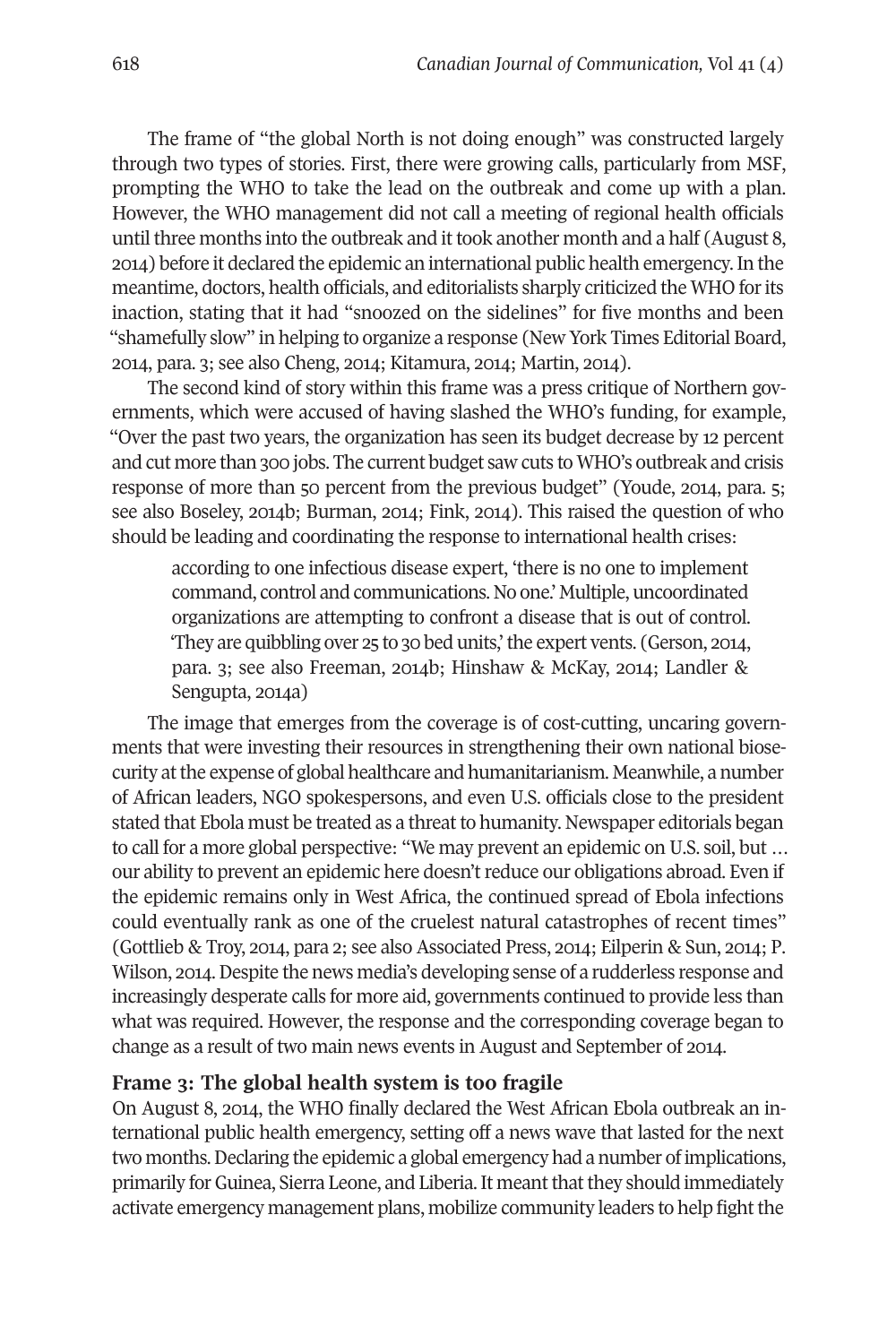outbreak, establish a pipeline of necessary supplies, provide safety measures for healthcare workers, establish treatment centres nearthe sites of the outbreaks, conduct exit screening at airports and prevent travel by infected cases and contacts, isolate cases and contacts, and regulate funeral practices. At the same time, the WHO called for a coordinated international response with itself as the coordinating organization.

With this event, the press reporting entered the mixed messages stage of the disease narrative. Up to this point, news stories were careful to "other" the Ebola epidemic, locating it squarely in West Africa with little chance of crossing to the global North. However, after August 8, 2014, the frame about West African lifeways diminished significantly and was replaced by a new frame that centred on the fragility of the global health system, present in 39 percent of the total sample. By early August, it had become clear to a number of commentators that contrary to expectations, the WHO was unable to lead the fight against Ebola. The organization was assumed to be the cornerstone of a global health system, but with the declaration of an emergency on August 8 and the lack of an accompanying plan, realization dawned that there was no global health system in place—despite government and United Nations promises to produce one after the SARS and H1N1 outbreaks in the early 2000s. News reports reflected that realization with an increasingly panicky tone: "We are about to witness a human catastrophe that could destroy large portions of a continent and pose a global threat. And the response of the world … is feeble, irresponsible and disrespectful of nature's perils" (Gerson, 2014, para.1; see also Kennedy & Boseley, 2014; McGregor, 2014; Strange, 2014).

## **Frame 4: National biosecurity systems are inadequate**

After the global health system frame emerged in August, newspaper audiences received mixed messages about the risk posed by Ebola. On the one hand, it appeared as though Ebola was running out of control in Africa and was a threat to other parts of the world, while on the other hand, readers were reassured that national biosecurity systems in the global North were up to the task of holding the virus and its carriers at bay. For example, the *New York Times* followed the quarantine officer at the Newark Liberty International Airport to detail her job and emphasize the security protocols in place to protect Americans from the Ebola virus (Hartocollis, 2014). The *Washington Post* ran a story on a U.S. based online tool called "HealthMap" that searches social media sites, local news, government Web sites, doctors' social networks, and other sources to identify disease outbreaks around the world (Ngowi, 2014). There were numerous stories about the extraordinary precautions taken by hospitals in preparation for an outbreak (McKay, 2014; see also Grant, 2014; Huntsberry, 2014; Lipkin, 2014). A large number of stories focused on promising vaccine research, the results of which had already been used on Americans who had contracted Ebola in Africa (e.g., Bernstein & Dennis, 2014; Boseley, 2014a; Yi Dionne, 2014). 5

Unfortunately, on September 29, 2014, Thomas Eric Duncan, a Liberian man visiting relatives in Dallas, Texas, was diagnosed with Ebola. Duncan had visited a Dallas hospital five days earlier complaining of flu-like symptoms, but was given antibiotics and sent home. No one checked on his background. Sadly, he later died of the disease, but in the meantime, two American nurses were infected. News coverage focused on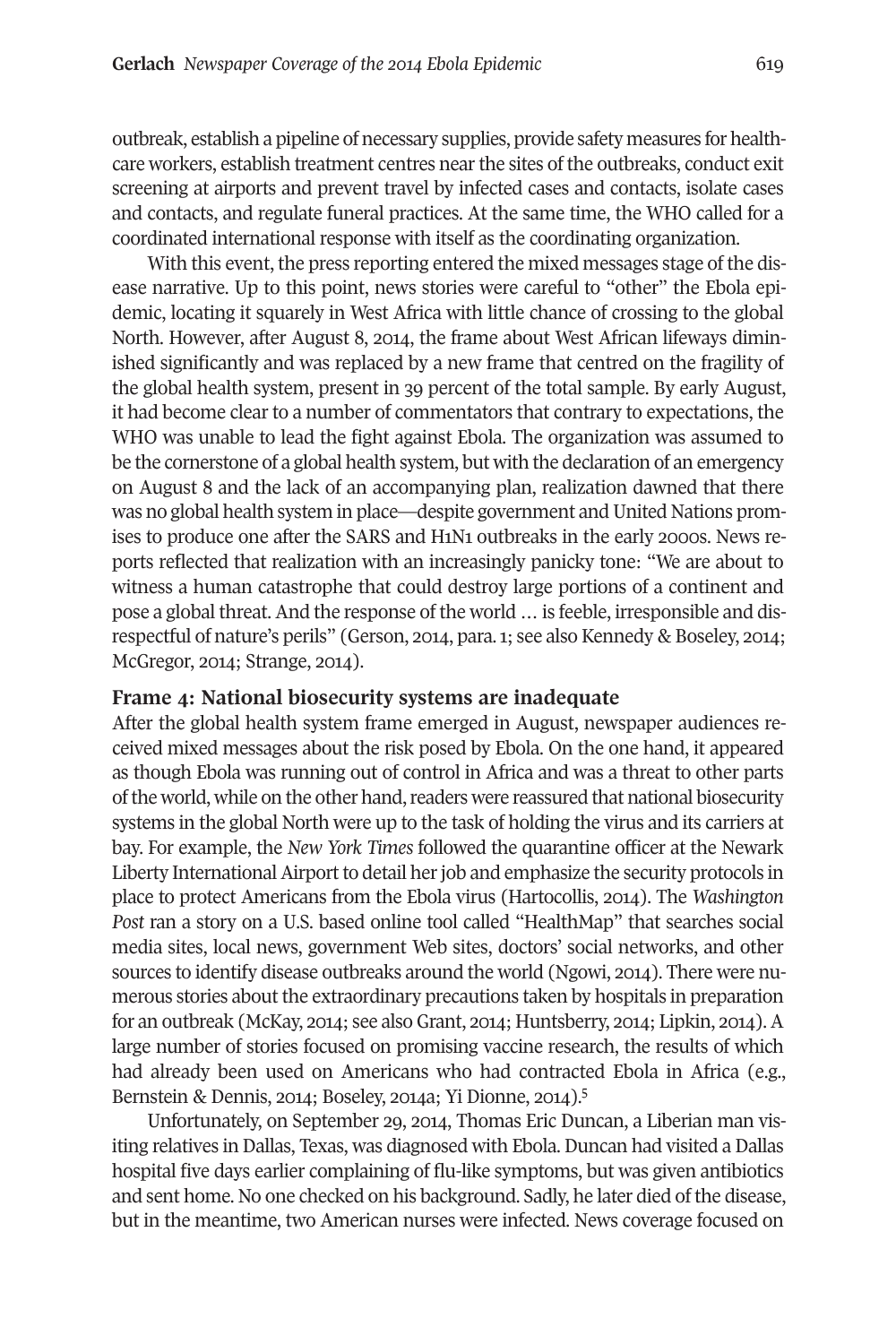the number of people he could have infected, the errors made by the hospital staff, and the fact that one of the infected nurses subsequently took a flight to Cleveland to visit family after suffering from a fever (Allen, 2014; see also Grant, 2014; Pengelly & Siddique, 2014; Swaine, 2014). Concerns about this story were reinforced when a Spanish nurse was diagnosed with Ebola on October 6, 2014, after treating two priests who had contracted the disease in Liberia and Sierra Leone.

The Duncan story brought into question the preparedness of nations in the global North, and the United States in particular. From that point onward, the dominant press story was about the adequacy of national biosecurity systems, present in 40 percent of the total sample. An enhanced tone of insecurity entered into the reporting:

"Oh my gosh, it's getting worse and worse. Who's in charge here?" said Ashish Jha, a professor of health policy at Harvard School of Public Health. "Just because hospitals should be ready doesn't mean they are. That's why the [government] messaging has changed. But for the general public, there's an increased feeling no one knows what's going on." (Armour, 2014)

Experts voiced their fears about the mutation of the disease:

The longer the Ebola outbreak goes on, the greater the chance that the disease could mutate, too. Scott Gottlieb, who served as a top FDA official under President George W. Bush, has warned that there's even a chance that Ebola could go airborne. … The World Health Organization also warned that given the scale of the outbreak, there's a possibility that Ebola will go from epidemic to "endemic" in West Africa. (Kollipara, 2014)

Airport screening, the main tool in detecting Ebola carriers, was suddenly soundly criticized in the press:

Professor Mike Jackson, an expert in airport security at Birmingham City University, explains why infected passengers will not necessarily be found using screening measures. "There is quite a lag between the time that you catch Ebola and when you show the symptoms," he said. "Consequently you could come straight from close contact with an Ebola victim get on a plane and fly to the UK. Although you might have caught Ebola the checks would not show this because at this point you would have no symptoms." (Dawood, 2014)

Criticisms of the U.S. government's handling of biosecurity became a feature of the new reporting:

On Thursday night, in televised remarks, Mr. Obama sought to reassure the public about the dangers from Ebola. But the sense of crisis that emanated from the White House was in sharp contrast to Sept. 30, when Thomas Eric Duncan … tested positive for Ebola. (Shear & Landler, 2014, para.12)

Along with this sense of crisis came calls for flight bans to the United States from West Africa, primarily from Republican senators and from the Governor of New York State (e.g., Kollipara, 2014).

From focusing on West African social and cultural practices and the inadequate humanitarian aid sent from the North, the Ebola news narrative changed direction to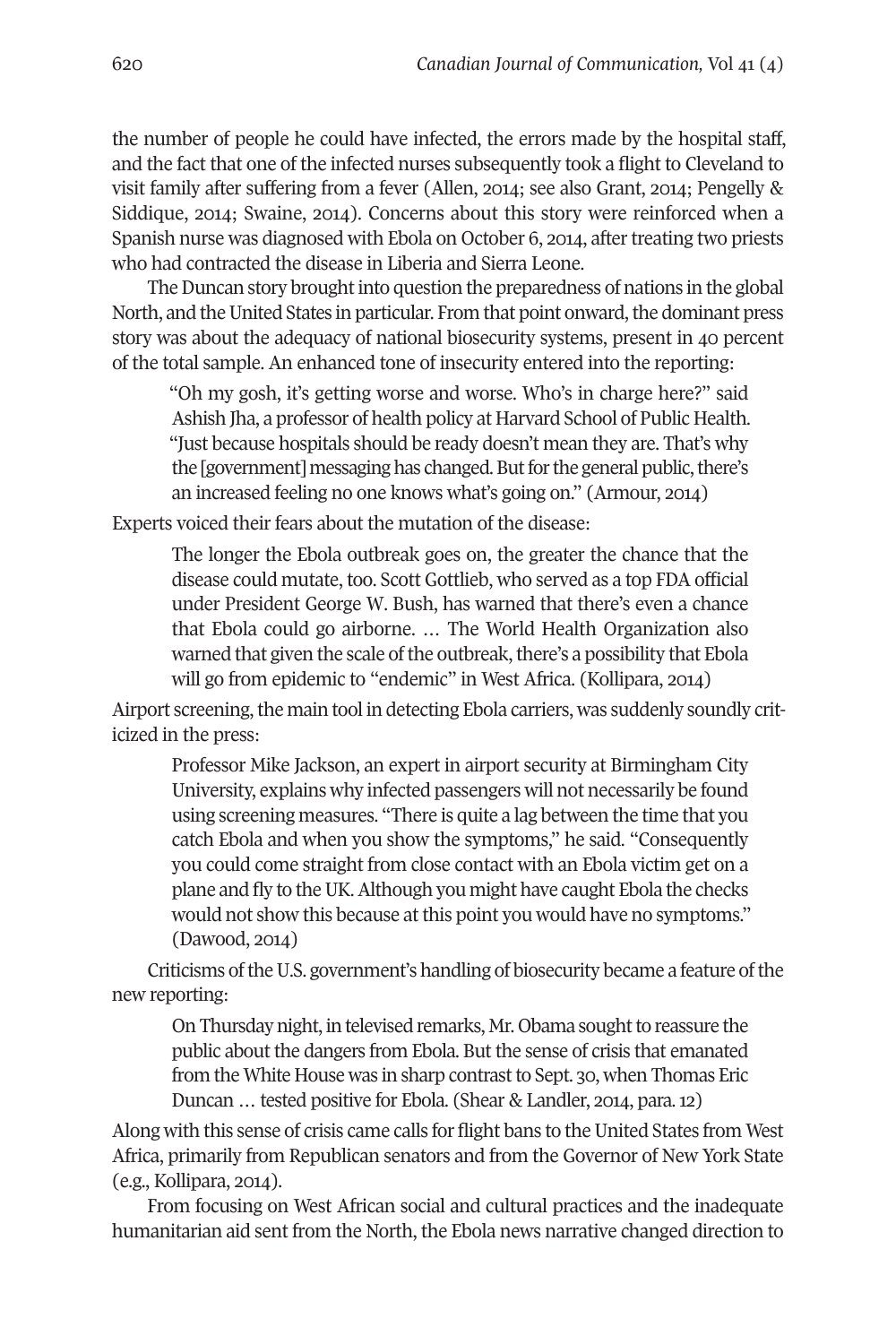emphasize the fragility of the global health system and the inadequacy of national biosecurity. The problem became one of the "diseaseability" of the North—the sense of being surrounded by a diseased world and being vulnerable to it in a way that was previously not the case. While moving into this "crisis and containment" stage in the context of an emerging "hot crisis," newspaper coverage wrestled with the problem of how to resolve the crisis. The usual containment package of othering the disease, emphasizing the expert medical aid sent to the affected region, and focusing on the strength of the Western health establishment would no longer work to cool the growing sense of crisis. The answer that eventually emerged was substantially different than in past news media disease narratives and shifted the story from an outbreak narrative to a pandemic narrative.

#### **The pandemic narrative**

The pandemic narrative finds its roots in fictional representations of large-scale disease outbreaks, but has seeped into other media and genres (Gerlach & Hamilton, 2014). Typically, within the fictional pandemic narrative, a virulent virus appears, mutates, and spreads at a rate that prevents any meaningful response by health authorities before it is already global. National governments fail in their duty to protect borders and domestic public health systems are immediately irrelevant, overwhelmed not only by the magnitude of the disease but by their outmoded knowledge, logic, and practices that are anchored in the notion of viable boundaries, misplaced faith in science, and planning that is based on the last outbreak. Millions or even billions of people die, often represented through a common biodisaster aesthetic ofruined world cities such as New York, London, Paris, and Tokyo. Civil interaction is abandoned in favour of instrumental, survivalist behaviour. Hopes for a solution shift to international health organizations, such as the WHO, which also fail. In addition to the increasingly futile search for a cure, regulatory responses must include militarized containment of the diseased, but quarantine strategies are overwhelmed by the scale of the diseased population and as a result, the ragged remnants of governmental organizations retreat to remote locations (underground, the Arctic, the sea, etc.). The story becomes that of the experiences of small groups of survivors struggling to preserve both their lives and their humanity while learning to live *with* the disease as a part of everyday life, rather than curing or containing it.

This increasingly common pandemic narrative is different from the usual journalistic disease story format in several respects. The central characters are no longer medical researchers, but government decision-makers and military personnel who step out of their secondary roles and become primary responders. Science does not necessarily manage to control and eradicate the problem. Its role is to provide biosecurity techniques rather than a cure. The scale of devastation is at a much higher level than we are used to seeing overthe past century. In the typical outbreak story, dozens and maybe hundreds are infected, but in the pandemic narrative, infection is global and involves hundreds of thousands and even millions—possibly even threatening the survival of the species. <sup>6</sup> Consequently, humanitarian aid is no longer an adequate means of addressing the problem. In the outbreak stories, risks tend to come from outside the borders of the global North while in the pandemic narrative distinctions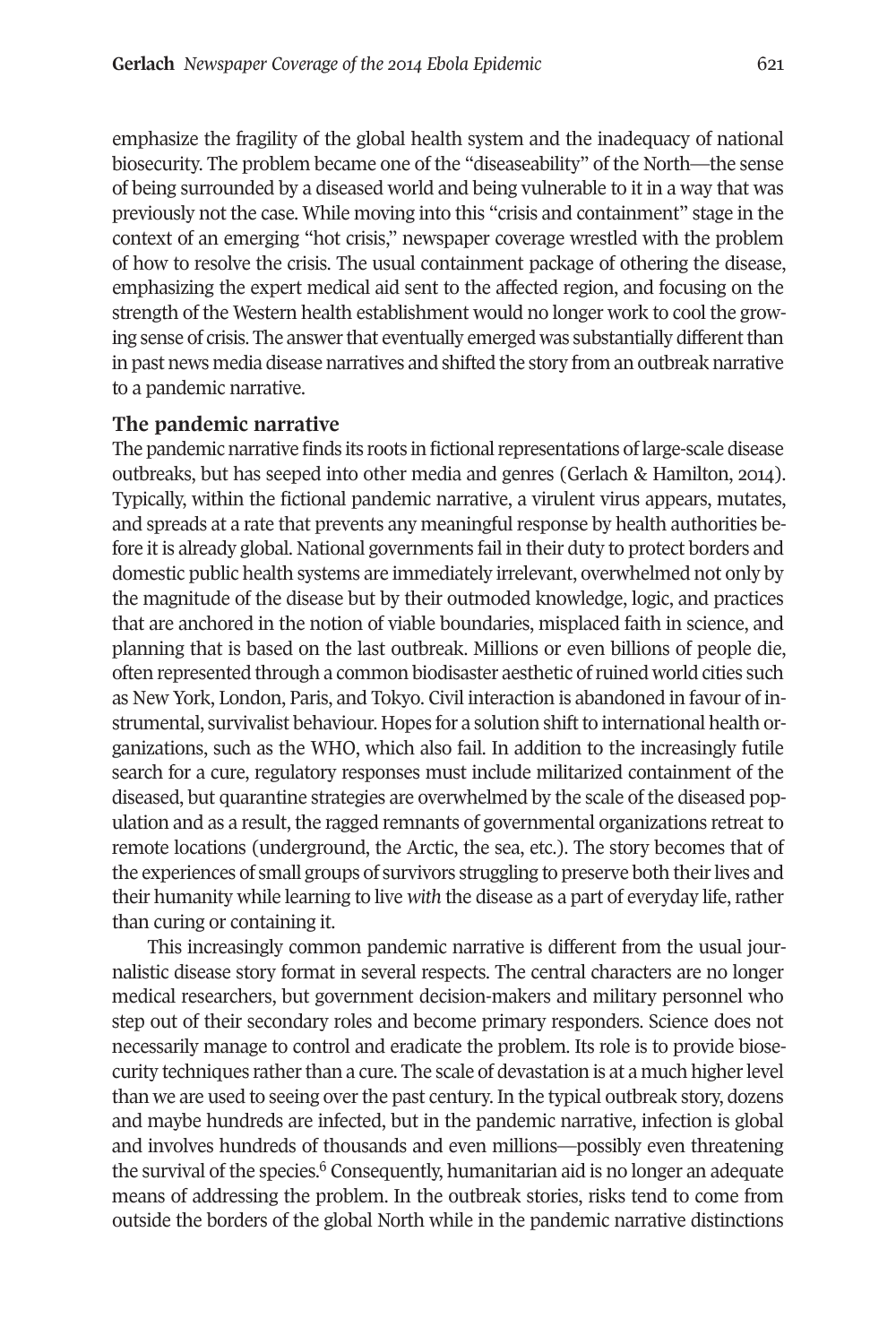between the local and the global are more problematic. Everything is part of the networked global society. The distinction between inside and outside is still present, but more ambiguous. As a result, the imagined community can no longer be simply the nation state, but rather the global species network.

The pandemic narrative finds its ultimate roots in "pandemic culture" (Gerlach & Hamilton, 2014). Pandemic culture is an outcome of being regularly informed that people of the global North are constantly vulnerable to disease due to global interconnectedness. Since the emergence of HIV/AIDS in the 1980s, there have been a series of "pandemic scares" that have been productive of disease anxiety (Aaltola, 2012). The ongoing nature of these threats has produced an affective condition of threatening uncertainty, an "anticipatory anxiety" (Ironstone-Catterall, 2011) within a fragile global situation that is constantly generating threats (Massumi, 2007). Because disease threats are linked to the body and the social practices of everyday life, anxiety becomes a part of the environment in which we all live rather than a response to tangible disease threats (Massumi, 1993).

This emergent pandemic culture no longer relies on the logic of prevention that has characterized risk societies in recent times, but rather on *pre-emption* (Massumi, 2007). Whereas prevention assumes a causal world that is knowable through expert research, pre-emption is a response to unpredictability and indeterminacy. It is offensive rather than defensive, requiring constant action to ensure that diseases and other problems do not spread out of control. Consequently, medical science is not necessarily the answerto disease outbreaks. Vaccine research takes too long and diseases can proliferate in the meantime. Militarized action is more efficient in producing results in the near term and states will resort to it more readily than in the past.

The movement toward the pandemic narrative provides a lens through which to understand the nature of the critiques of government action or inaction levelled by NGO health officials, who were among the primary definers in the Ebola press reports. Earlier in 2014 when news stories first began to appear and employed the journalistic outbreak narrative, calls for more aid from Western countries assumed the nation state as the imagined community. The governments of Sierra Leone, Guinea, and Liberia would use the aid, in coordination with international aid agencies and the WHO, to deal with the problem. Local lifeways were a complication, but were a regional problem that would have to be dealt with by national authorities. Meanwhile, the press reported on steps taken in Western nations to reinforce their biosecurity systems to detect disease carriers at airports, set up hospital isolation wards, train hospital staff, and conduct vaccine research in conjunction with pharmaceutical companies. Government and medical science were working hand-in-hand to prevent the spread of the disease. The main complaint in the news was quantitative, not qualitative—governments were not donating enough.

With the shift in frames late in the summer, the logic of the press discourse began to change. When the WHO declared Ebola an international public health emergency, the nation state was no longer an adequate form of imagined community. The emerging disease worldview that is common in press coverage, combined with calls from aid agencies and the WHO to view the West African outbreak as a threat to the world,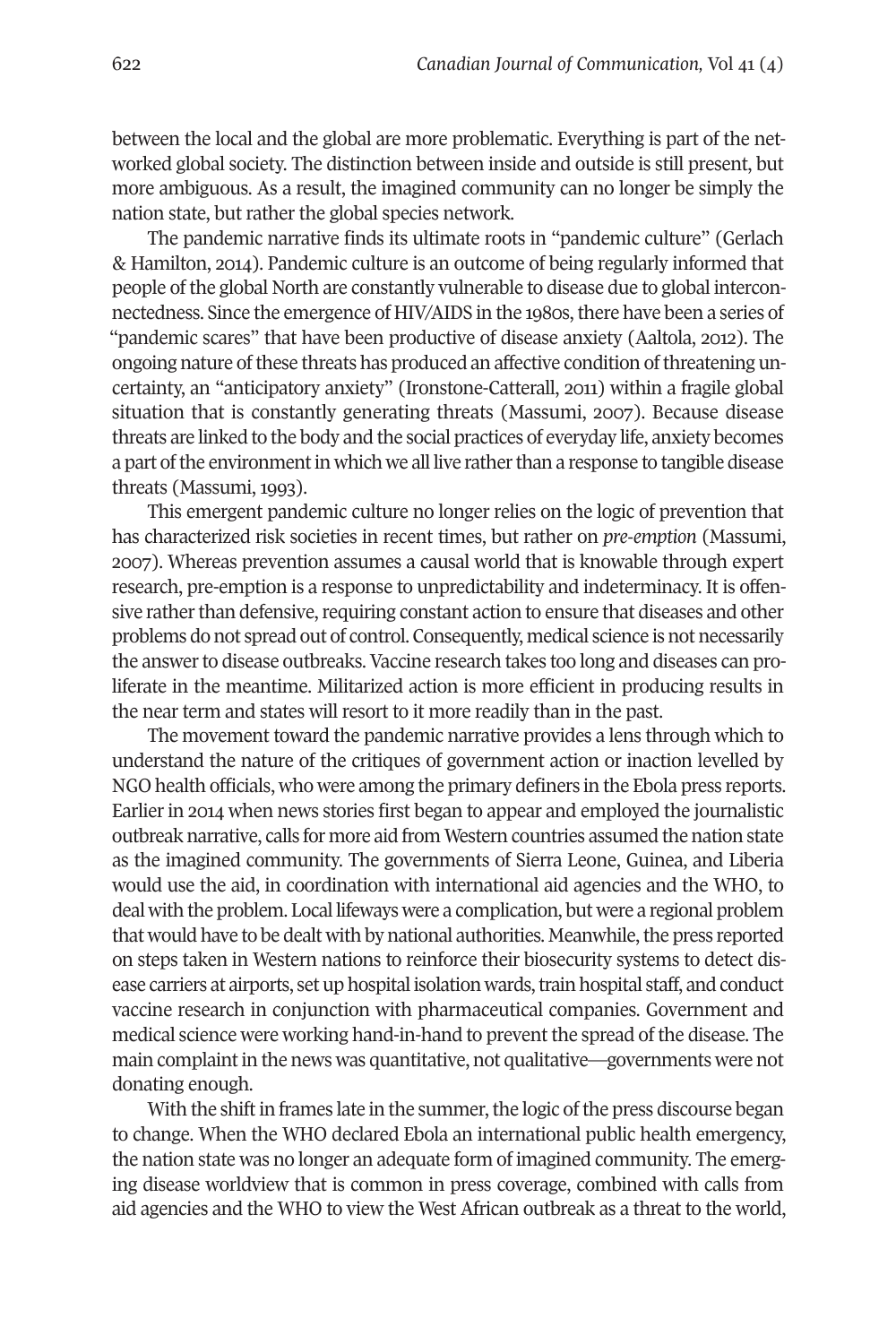produced a shiftin the imagined community from nation state to global network. This perspective was reinforced when Thomas Eric Duncan entered the United States and infected hospital staffthere. The indeterminate potentiality of disease became manifest and the anticipatory anxiety in the background throughout the outbreak became an open anxiety that was expressed in press reports through criticisms of government biosecurity practices, fears about the mutation potentials of the Ebola virus, and calls for flight bans. Experts and citizens quoted in the press no longer considered strategies of prevention sufficient. The conditions were right for a shift from a preventive strategy to a pre-emptive strategy more consistent with pandemic culture.

That pre-emptive strategy was announced on September 16, 2014, when President Obama outlined a plan to send 3,000American military personnelto Liberia along with a further \$600 million in spending, over and above the \$175 million already committed. The military personnel would construct 17 new 100-bed clinics in Liberia, train local health workers, and oversee the transportation of supplies and personnel to needed areas. On September 18, 2014, French President François Hollande announced the establishment of a military hospital in Guinea along with military air support, and on October 9, 2014, U.K. Prime Minister David Cameron announced that 750 British troops would be sent to Sierra Leone along with three helicopters and a medical support ship to construct a hospital and an Ebola training academy. Two months later, the U.S. Congress approved a budget that included an unprecedented total of \$5.4 billion for combating Ebola. In late September, while troop deployments were being announced, President Obama also hosted a meeting of delegates from 44 countries to discuss how to develop an effective global disease detection and monitoring system along with a system of regional bioresearch and containment facilities. These developments and their consistent characterization in press coverage as appropriate, and in fact, long overdue, marked the full transition to a global pandemic-based response away from a national outbreak model. From that point onward, nations of the global North would be on the offensive to pre-empt Ebola by establishing a biosecurity regime in West Africa.

With these developments, the Ebola story entered the "containment" portion of the crisis and containment stage. Press reports were overwhelmingly positive about these developments, providing as they did a set of concrete steps for combating Ebola. Shortly before the U.S. plan was announced, MSF was still sounding the alarm in the press about Western inaction and a leaderless emergency response (Yang, 2014b). However, after the shift to pandemic culture logic, the language changed dramatically:

The key is for countries to put in place specific infrastructure for disease detection and prevention, including systems to improve their laboratory network for tracking disease, epidemiological staff to respond and emergency operations centers that can activate within 120 minutes, according to CDC Director Tom Frieden. None of that exists in Guinea, Sierra Leone and Liberia, Frieden said. If that kind of infrastructure was in place, the Ebola outbreak "wouldn't have happened," he said. Putting those systems in place in countries "costs money," he said. "It's not cheap to do something like this." (Eilperin & Sun, 2014, para. 17; see also Farmer, 2014; Whitfield Bellows, 2014; S. Wilson, 2014.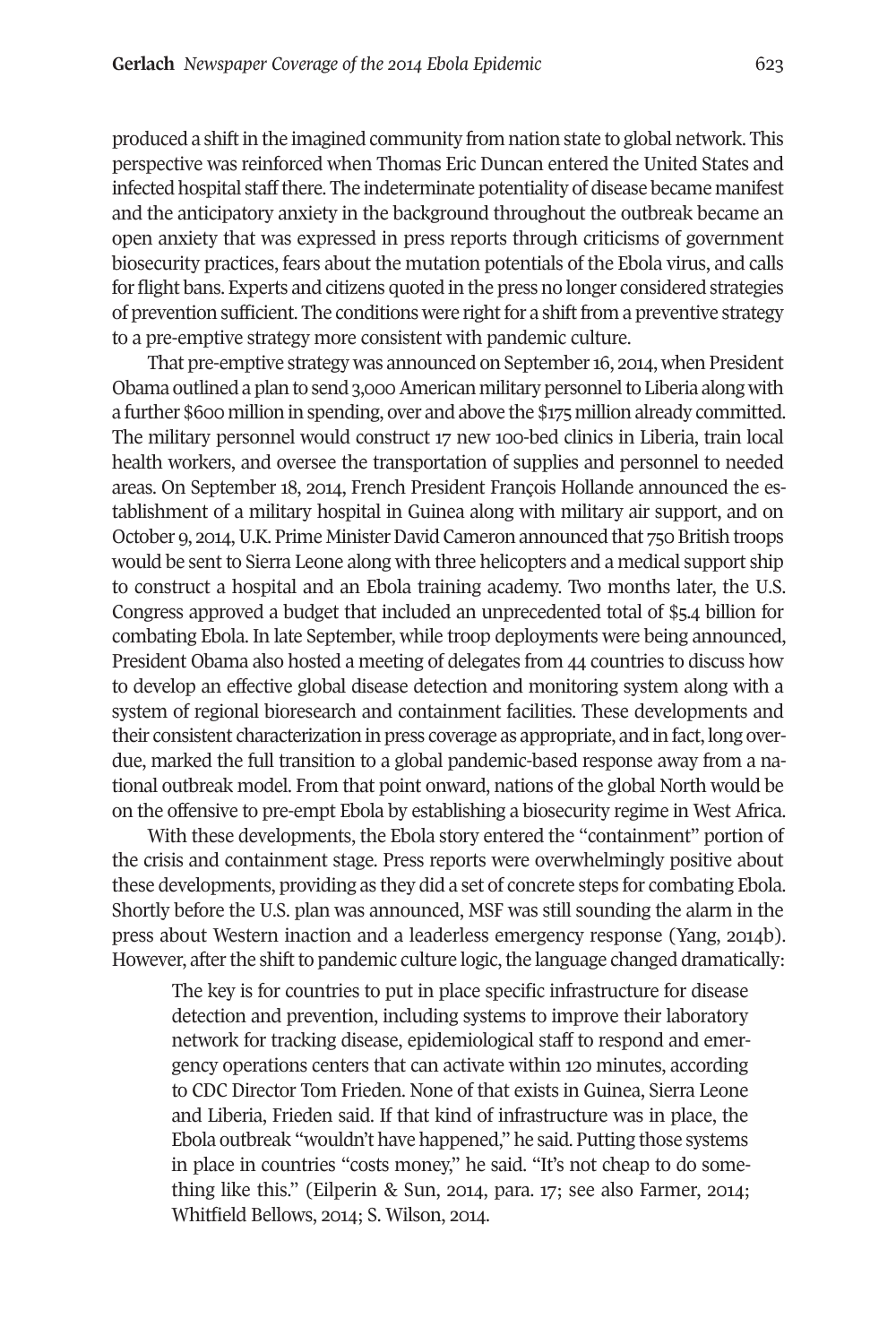The issue was no longer about increasing aid. Some criticisms were still levelled in the press. For example, United Nations representatives complained that the new, large treatment centres under construction in the fall of 2014 were not going to adequately address the crisis because they were not mobile and could not travel to the changing locations of Ebola outbreaks (e.g., Sengupta, 2014b). This criticism, however, fell flat in the press and demonstrated the extent to which the UN and other agencies were still working within an aid-based crisis and containment logic and did not understand the transition to pandemic logic. Western governments were no longer interested in simply combating Ebola in West Africa. They were busy establishing a lasting biosecurity infrastructure to secure West Africa as an unstable and threat-generating locus within the global network.

#### **Conclusion**

This quick shift to a pandemic narrative format in the press is increasingly sensible to Northern audiences because of our participation in a "pandemic culture." Pandemic culture is a product of life within an interconnected global society perceived as highly fragile and subject to unpredictable disruptions. The imagined community is no longer simply the nation as an immunological unit, but rather the global society. Although disruptions may be local in origin, our interconnectedness means that they can quickly amplify into global problems. Consequently, people in the global North are culturally primed with an anticipatory anxiety about disease spread and otherrisks. While the outbreak narrative accepts that emerging diseases will appear but can be studied and understood to prevent their spread, the pandemic narrative assumes unpredictability and indeterminacy. Scientists and governments can no longer be sure that they can control the spread of disease within the interconnected global context, therefore, they must pre-empt it by attempting to eliminate the conditions that could give rise to contagion.

It is the logic of pre-emption and the anxiety over diseaseability that made the resolution ofthe press narrative of Ebola in 2014 sensible and acceptable. The news frames of primitive West African lifeways, non-existent global healthcare, and flawed national biosecurity set the problem in such a way that direct intervention by the United States, France, and the United Kingdom seemed to be the proper solution. The military nature ofthatintervention and the importation of massive resources to build a biosecurity system in West Africa made sense within the pre-emptive logic of pandemic culture. It is likely that the pandemic narrative will be an increasingly enduring element of how we tell disease stories in news coverage and elsewhere for the foreseeable future.

#### **Notes**

1. Biosecurity is the process of monitoring and regulating the movement oflife forms in orderto ensure that biological order is maintained within a particular community. This form of security is distinct from, but works in conjunction with, national security in which health management is part of a response to the broader range of threats of globalization (see Everts, 2013).

2. Quoted sources in the sample broke down as follows in terms of proportion of cited experts:

| World Health Organization                       | 20.7 percent |
|-------------------------------------------------|--------------|
| Government Spokespersons                        | 19.7 percent |
| U.S. Centers for Disease Control and Prevention | 12.5 percent |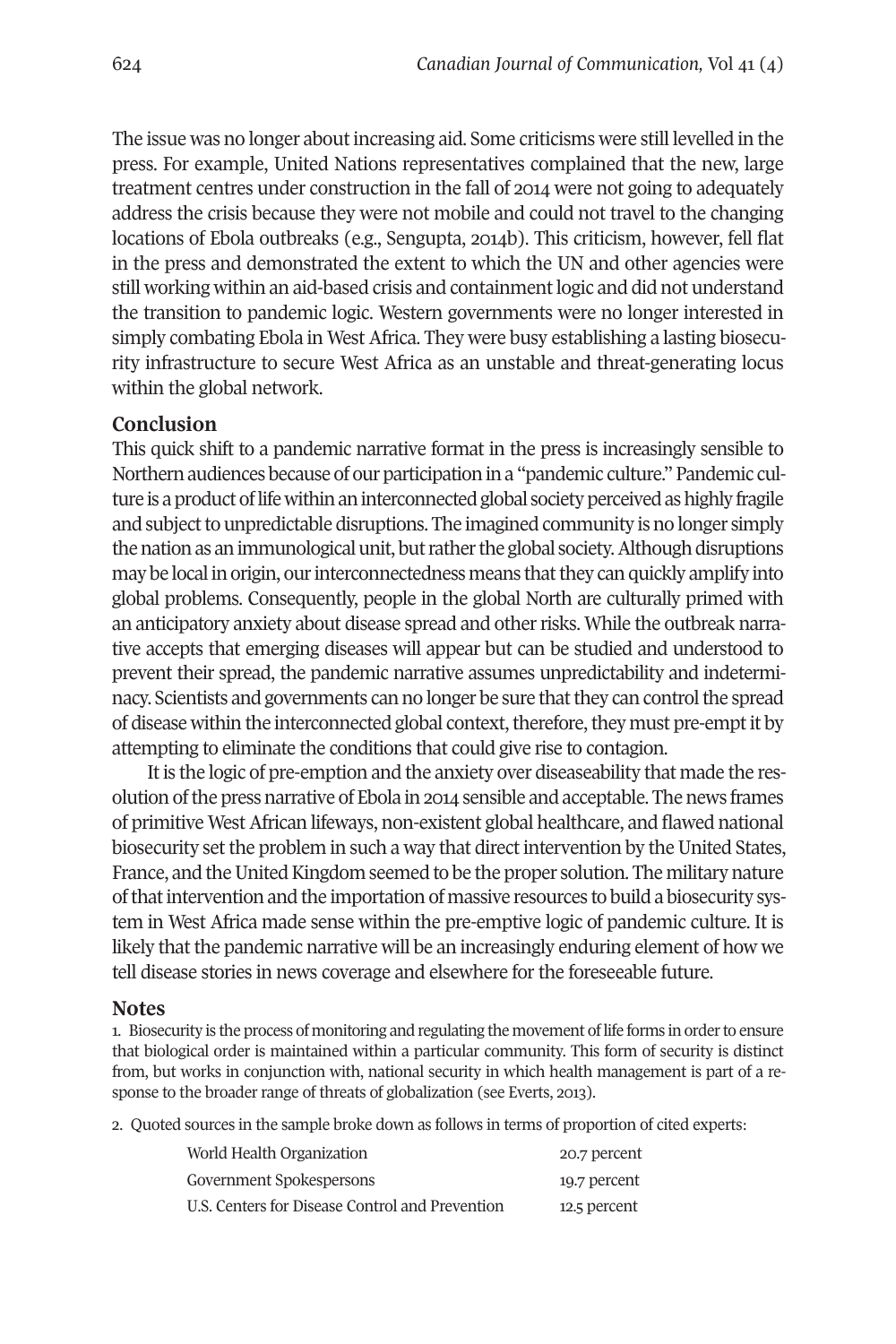| Médecins Sans Frontières | 10.1 percent |
|--------------------------|--------------|
| Disease Experts          | 8.7 percent  |
| Doctors and Nurses       | 5.8 percent  |
| Others                   | 22.5 percent |

3. In the final sample of 485 articles, the proportion of articles in each month broke down as follows:

| March     | 3 (0.61 percent)   |
|-----------|--------------------|
| April     | $4(0.82)$ percent) |
| May       | 2 (0.41 percent)   |
| June      | $3(0.61)$ percent) |
| July      | $11(2.3)$ percent) |
| August    | 64 (13.1 percent)  |
| September | 55 (11.3 percent)  |
| October   | 213 (44 percent)   |
| November  | 78 (16 percent)    |
| December  | 52 (10.7 percent)  |

4. This data shows the extentto which the outbreak was not a major concern in the English-language press until the WHO categorized it as a global public health threat in early August. In October, the large spike in stories is largely due to the appearance of Ebola in the United States.

The proportions of articles from the news sources broke down as follows:

| <b>Washington Post</b> | $121(25)$ percent) |
|------------------------|--------------------|
| New York Times         | 84 (17.3 percent)  |
| Wall Street Journal    | 72 (14.8 percent)  |
| Telegraph              | 79 (16.3 percent)  |
| Guardian               | 23 (4.7 percent)   |
| Toronto Star           | 72 (14.8 percent)  |
| Globe and Mail         | $17(3.5)$ percent) |
| National Post          | $17(3.5)$ percent) |

American news sources accounted for 57 percent of the sample, British sources 21 percent, and Canadian sources 22 percent.

5. Stories about vaccine research were very common in the Ebola coverage and arguably constituted another news wave starting in early August. The primary debate in the press was about the ethics of using an untested vaccine on the populations of West Africa. On August 13, 2014, the WHO announced that experimental drugs could ethically be used in this case. The ethics of research laboratory testing were to be superseded by the ethics of disaster zone treatment.

6. At the height of the Ebola outbreak in 2014, panicky predictions of  $1.4$  million infections were common in press reports.

#### **References**

- Aaltola, Mika. (2012). *Understanding the politics of pandemic scares: An introduction to global politosomatics.* London, UK: Routledge.
- Akkoc, Raziye. (2014, August 1). Ebola virus outbreak: July 31 as it happened. *The Telegraph.* URL: [www.telegraph.co.uk/news/worldnews/africaandindianocean/11005115/Ebola-virus-out](www.telegraph.co.uk/news/worldnews/africaandindianocean/11005115/Ebola-virus-outbreak-July-31-as-it-happened.html)[break-July-31-as-it-happened.html](www.telegraph.co.uk/news/worldnews/africaandindianocean/11005115/Ebola-virus-outbreak-July-31-as-it-happened.html) [December 3, 2014].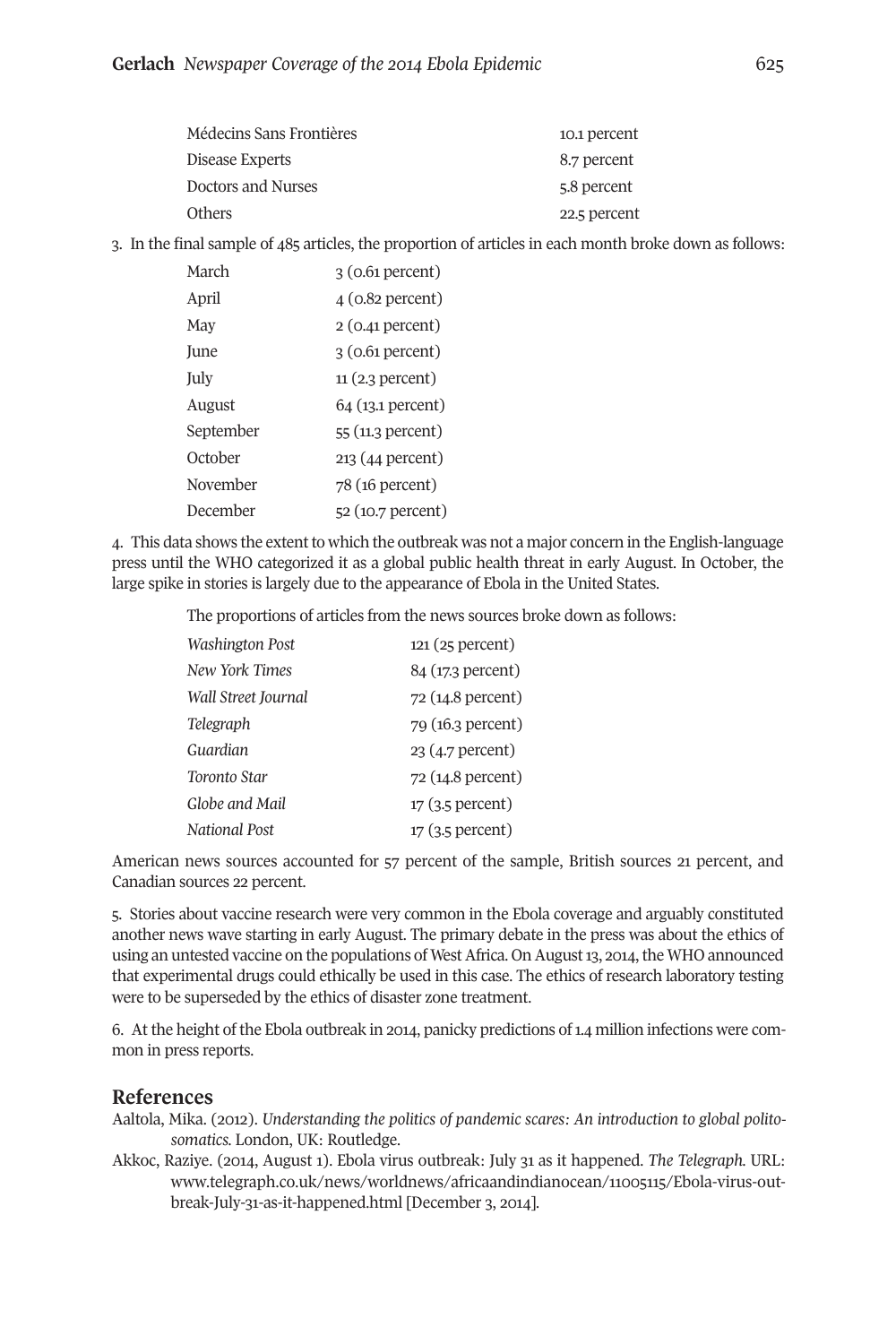- Allen, Nick. (2014, October 2). U.S. Ebola patient contacted 18 people; Symptoms watched; Given antibiotics and sent home from first ER visit. *National Post,* p. A1.
- Armour, Stephanie. (2014, October16).Upbeattone on Ebola threat questioned. *The Wall StreetJournal.* URL: <http://www.wsj.com/articles/governments-ebola-response-slammed-1413507305> [December 3, 2014].
- Associated Press. (2014, September 4). \$600M needed to fight virus, WHO says. *Toronto Star,* p. A13. Atwood, Margaret. (2004). *Oryx and crake.* Toronto, ON: Seal Books.
- Bernstein, Lenny, & Brady, Dennis. (2014, August 6). Experimental Ebola drug raises interest, questions. *The Washington Post,* p. A03.
- Boseley, Sarah. (2014a, August 8). Division over whether Ebola patients in west Africa should get experimental drug. *The Guardian,* p. 24.
- Boseley, Sarah. (2014b, October 10). Global action: Cuts in funding to the WHO delayed response to outbreak of epidemic. *The Guardian,* p. 1.
- Bryce, Ian, Gardner, Dede, Kleiner, Jeremy, & Pitt, Brad (Producers) & Forster, Marc (Director). (2013). *World War Z* [Motion picture]. United States: Paramount Pictures.
- Burman, Tony. (2014, October18). How the West made the Ebola problem much worse. *Toronto Star.* URL: [http://www.thestar.com/news/world/2014/10/18/how\\_the\\_west\\_made\\_the\\_ebola](http://www.thestar.com/news/world/2014/10/18/how_the_west_made_the_ebola_problem_much_worse_burman.html) [\\_problem\\_much\\_worse\\_burman.html](http://www.thestar.com/news/world/2014/10/18/how_the_west_made_the_ebola_problem_much_worse_burman.html) [December 15, 2014].
- Cheng, Maria. (2014, October 18). WHO admits it mishandled outbreak in West Africa. *The Globe and Mail,* p. A4.
- Chernin, Peter, Clark, Dylan, Jaffa, Rick, & Silver, Amanda (Producers) & Reeves, Matt (Director). (2014). *Dawn of the planet of the apes* [Motion picture]. United States: Chernin Entertainment.
- Darabont, Frank (Producer). (2010). *The walking dead* [Television series]. United States: American Movie Classics.
- Dark Realm Studios. (2012). *Pandemic 2.5* [Video game].
- da Silva Medeiros, Flavia N., & Massarani, Luisa. (2010). Pandemic on the air: A case study on the coverage of new influenza A/H1N1 by Brazilian prime time TV news. *Journal of Science Communication, 9*(3), 1–9.
- Davis, Mark, Stephenson, Niamh, & Flowers, Paul. (2011). Compliant, complacent or panicked? Investigating the problematisation of the Australian general public in pandemic influenza control. *Social Science and Medicine, 72*, 912–918.
- Dawood, Richard. (2014, October 10). Ebola UK: why screening travelers is pointless. *The Telegraph*. URL: [http://www.telegraph.co.uk/travel/travelnews/11152303/Ebola-UK-why-screening](http://www.telegraph.co.uk/travel/travelnews/11152303/Ebola-UK-why-screening-travellers-is-pointless.html)[travellers-is-pointless.html](http://www.telegraph.co.uk/travel/travelnews/11152303/Ebola-UK-why-screening-travellers-is-pointless.html) [December 3, 2014].
- del Toro, Guillermo, & Hogan, Chuck (Producers). (2014). The strain [television series].United States: Mirada.
- Diallo, Boubacar, & DiLorenzo, Sarah. (2014, April 28). Stigma hovers over survivors of Ebola virus. *Toronto Star,* p. A16.
- Douglas, Stephen. (2014, August 27). Chaos and Ebola fears in Sierra Leone. *The Globe and Mail.* URL: [http://www.theglobeandmail.com/life/health-and-fitness/health/chaos-and-ebola](http://www.theglobeandmail.com/life/health-and-fitness/health/chaos-and-ebola-fears-in-sierra-leone/article20229152)[fears-in-sierra-leone/article20229152/](http://www.theglobeandmail.com/life/health-and-fitness/health/chaos-and-ebola-fears-in-sierra-leone/article20229152) [December 3, 2014].
- Eilperin, Juliet, & Sun, Lena. (2014, September 26). Ebola crisis boosts action on global health security. *The Washington Post,* p. 09.
- Entman, Robert. (1993). Framing: Towards clarification of a fractured paradigm. *Journal of Communication, 43*(4), 51–58.
- Everts, Jonathan. (2013). Announcing swine flu and the interpretation of pandemic anxiety. *Antipode, 45*(4), 809–825.
- Farmer, Ben. (2014, October 8). Ebola crisis: Hundreds of British troops sentto tackle deadly outbreak. *The Telegraph. URL*: [http://www.telegraph.co.uk/news/worldnews/ebola/11149069/Ebola](http://www.telegraph.co.uk/news/worldnews/ebola/11149069/Ebola-crisis-Hundreds-of-British-troops-sent-to-tackle-deadly-outbreak.html) [-crisis-Hundreds-of-British-troops-sent-to-tackle-deadly-outbreak.html](http://www.telegraph.co.uk/news/worldnews/ebola/11149069/Ebola-crisis-Hundreds-of-British-troops-sent-to-tackle-deadly-outbreak.html) [December 3, 2014].
- Fink, Sheri. (2014, September 3). Cuts at WHO hurt response to Ebola crisis. *The New York Times.* URL: [http://www.nytimes.com/2014/09/04/world/africa/cuts-at-who-hurt-response-to](http://www.nytimes.com/2014/09/04/world/africa/cuts-at-who-hurt-response-to-ebola-crisis.html) [-ebola-crisis.html](http://www.nytimes.com/2014/09/04/world/africa/cuts-at-who-hurt-response-to-ebola-crisis.html) [December 3, 2014].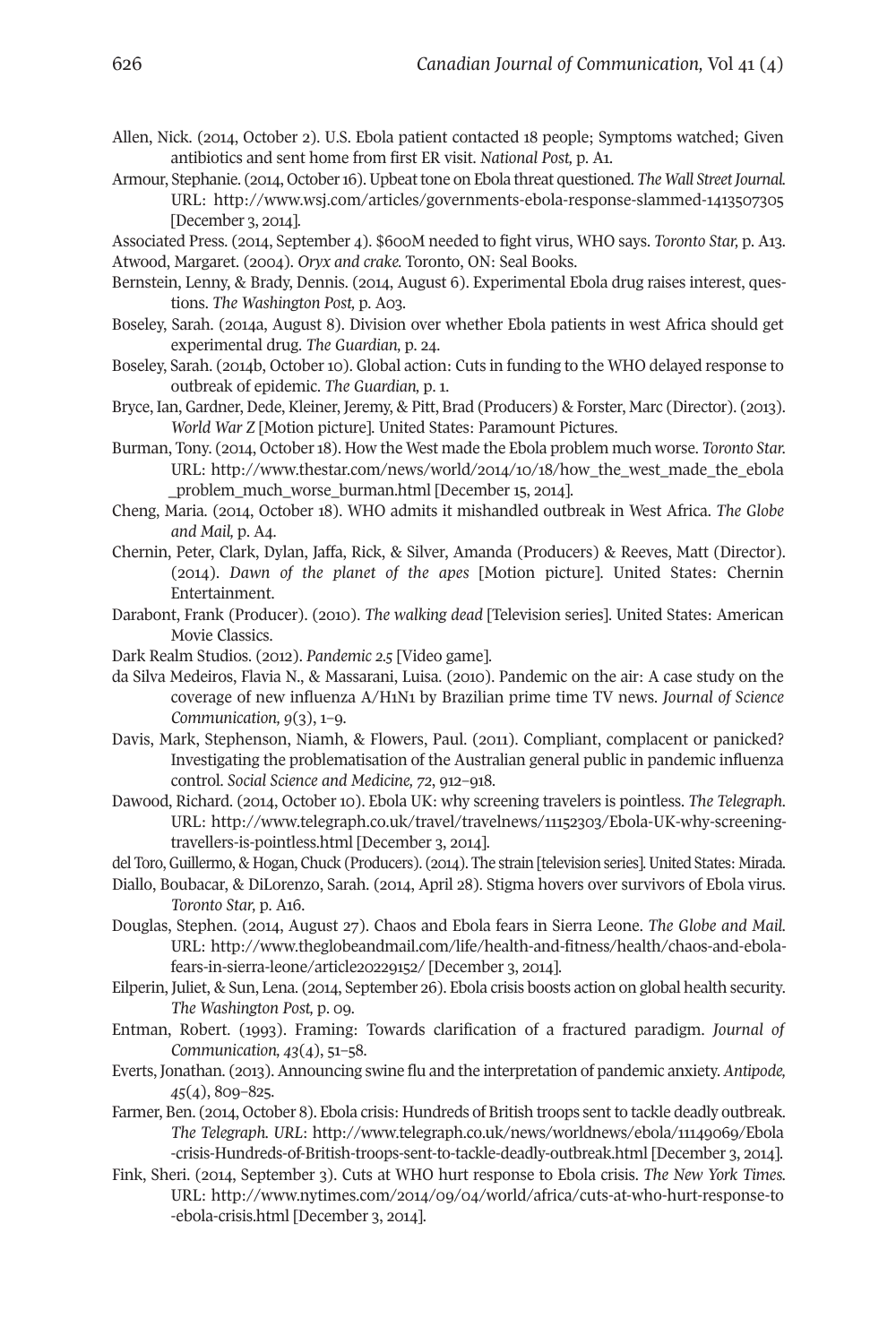- Freeman, Colin. (2014a, July 31). Some people think it is all witchcraft and don't come for help. *The Daily Telegraph*, p. 4.
- Freeman, Colin. (2014b, December 3). West reacted too late to fight Ebola, claims aid agency. *The Daily Telegraph,* p. 23.
- Freeman, Colin, & Sanchez, Raf. (2014, September16). U.S. to send 3,000 troops to Ebola-hit Liberia. *The Telegraph.* URL: [http://www.telegraph.co.uk/news/worldnews/ebola/11100332/US-to](http://www.telegraph.co.uk/news/worldnews/ebola/11100332/US-to-send-3000-troops-to-Ebola-hit-Liberia.html)[send-3000-troops-to-Ebola-hit-Liberia.html](http://www.telegraph.co.uk/news/worldnews/ebola/11100332/US-to-send-3000-troops-to-Ebola-hit-Liberia.html) [December 15, 2014].
- Gamson, William A. (1989). News as framing: Comments on Graber. *American Behavioral Scientist, 33*(2), 157–166.
- Gamson, William A., & Modigliani, Andre. (1987). The changing culture of affirmative action. In R.G. Braungart & M.M. Braungart (Eds.), *Research in political sociology, vol. 3*, (pp. 137–177). Greenwich, CT: JAI Press.
- Garrett, Laurie. (1995). *The coming plague: Newly emerging diseases in a world out of balance.* New York, NY: Penguin.
- Gerlach, Neil & Hamiltion, Sheryl. (2014). Trafficking in the zombie: The CDC zombie apocalypse campaign, diseaseability, and pandemic culture. *Refractory: A Journal of Entertainment Media.* URL: [http://refractory.unimelb.edu.au/2014/06/26/cdc-zombie-apocalypse-gerlach](http://refractory.unimelb.edu.au/2014/06/26/cdc-zombie-apocalypse-gerlach-hamilton/) [-hamilton/](http://refractory.unimelb.edu.au/2014/06/26/cdc-zombie-apocalypse-gerlach-hamilton/) [December 3, 2014].
- Gerson, Michael. (2014, September 5). The Ebola crisis demands that America act; The White House should be doing more to fight what has become an exponential outbreak in Africa. *The Washington Post.* URL: [http://www.washingtonpost.com/opinions/michael-gerson-the](http://www.washingtonpost.com/opinions/michael-gerson-the-ebola-crisis-demands-americas-involvement/2014/09/03/d517a9b4-3391-11e4-8f02-03c644b2d7d0_story.html) [-ebola-crisis-demands-americas-involvement/2014/09/03/d517a9b4-3391-11e4-8f02](http://www.washingtonpost.com/opinions/michael-gerson-the-ebola-crisis-demands-americas-involvement/2014/09/03/d517a9b4-3391-11e4-8f02-03c644b2d7d0_story.html) [-03c644b2d7d0\\_story.html](http://www.washingtonpost.com/opinions/michael-gerson-the-ebola-crisis-demands-americas-involvement/2014/09/03/d517a9b4-3391-11e4-8f02-03c644b2d7d0_story.html) [December 15, 2014].
- Gottlieb, Scott, & Troy, Tevi. (2014, September 1). Heading off a bigger Ebola Catastrophe. *The Wall Street Journal.* URL: [http://www.wsj.com/articles/scott-gottlieb-and-tevi-troy-heading-off](http://www.wsj.com/articles/scott-gottlieb-and-tevi-troy-heading-off-a-bigger-ebola-catastrophe-1409609121)[a-bigger-ebola-catastrophe-1409609121](http://www.wsj.com/articles/scott-gottlieb-and-tevi-troy-heading-off-a-bigger-ebola-catastrophe-1409609121) [December 3, 2014].
- Grant, Kelly. (2014, October 1). Ebola: What Canada is doing to prepare. *The Globe and Mail.* URL: [http://www.theglobeandmail.com/life/health-and-fitness/health/ebola-how-the-texas-case](http://www.theglobeandmail.com/life/health-and-fitness/health/ebola-how-the-texas-case-is-being-contained-and-what-canada-is-doing-to-prepare/article20886115/)[is-being-contained-and-what-canada-is-doing-to-prepare/article20886115/](http://www.theglobeandmail.com/life/health-and-fitness/health/ebola-how-the-texas-case-is-being-contained-and-what-canada-is-doing-to-prepare/article20886115/) [December 3, 2014].
- Hartocollis, Anemona. (2014, August 8). A front line against Ebola runs through Newark's Terminal B. *The New York Times.* URL: [http://www.nytimes.com/2014/08/09/nyregion/a-front-line](http://www.nytimes.com/2014/08/09/nyregion/a-front-line-against-ebola-runs-through-newarks-terminal-b.html?_r=0)[against-ebola-runs-through-newarks-terminal-b.html?\\_r=0](http://www.nytimes.com/2014/08/09/nyregion/a-front-line-against-ebola-runs-through-newarks-terminal-b.html?_r=0) [December 3, 2014].
- Henderson, Duncan, & Kopelson, Anne (Producers) & Petersen, Wolfgang (Director). (1995). *Outbreak* [Motion picture]. United States: Warner Bros.
- Hesman-Saey, Tina. (2014, August 25). The animal source of the Ebola outbreak in West Africa eludes scientists. *The Washington Post.* URL: [https://www.washingtonpost.com/national/health](https://www.washingtonpost.com/national/health-science/the-animal-source-of-the-ebola-outbreak-in-west-africa-eludes-scientists/2014/08/25/fc219a3e-26e8-11e4-8593-da634b334390_story.html)[science/the-animal-source-of-the-ebola-outbreak-in-west-africa-eludes-scientists/2014](https://www.washingtonpost.com/national/health-science/the-animal-source-of-the-ebola-outbreak-in-west-africa-eludes-scientists/2014/08/25/fc219a3e-26e8-11e4-8593-da634b334390_story.html) [/08/25/fc219a3e-26e8-11e4-8593-da634b334390\\_story.html](https://www.washingtonpost.com/national/health-science/the-animal-source-of-the-ebola-outbreak-in-west-africa-eludes-scientists/2014/08/25/fc219a3e-26e8-11e4-8593-da634b334390_story.html) [December 3, 2014].
- Hinshaw, Drew, & McKay, Betsy. (2014, August 29). Ebola virus crisis worsens for lack of global help. *The Wall Street Journal.* URL: [http://www.wsj.com/articles/ebola-crisis-worsens-for-lack-of](http://www.wsj.com/articles/ebola-crisis-worsens-for-lack-of-global-help-1409269141) [-global-help-1409269141](http://www.wsj.com/articles/ebola-crisis-worsens-for-lack-of-global-help-1409269141) [December 15, 2014].
- Holland, Kate, & Blood, R. Warwick. (2010, July). Not just another flu? The framing of swine flu in the Australian press. In *Media, democracy and change: Refereed proceedings of the Australian and New Zealand Communication Association annual conference.* Canberra: Australian and New Zealand Communication Association.
- Huntsberry, Will. (2014,August 5). New York hospitals prepare for Ebola. *The Wall Street Journal.*URL: <http://www.wsj.com/articles/new-york-hospitals-preparing-for-ebola-breakout-1407297022> [December 15, 2014].
- Ironstone-Catterall, Penelope. (2011). Narrating the coming pandemic: Pandemic influenza, anticipatory anxiety, and neurotic citizenship. In Paul Crosthwaite (Ed.), *Criticism, crises, and contemporary narrative: textual horizons in an age of global risk* (pp. 81–94). London, UK: Routledge,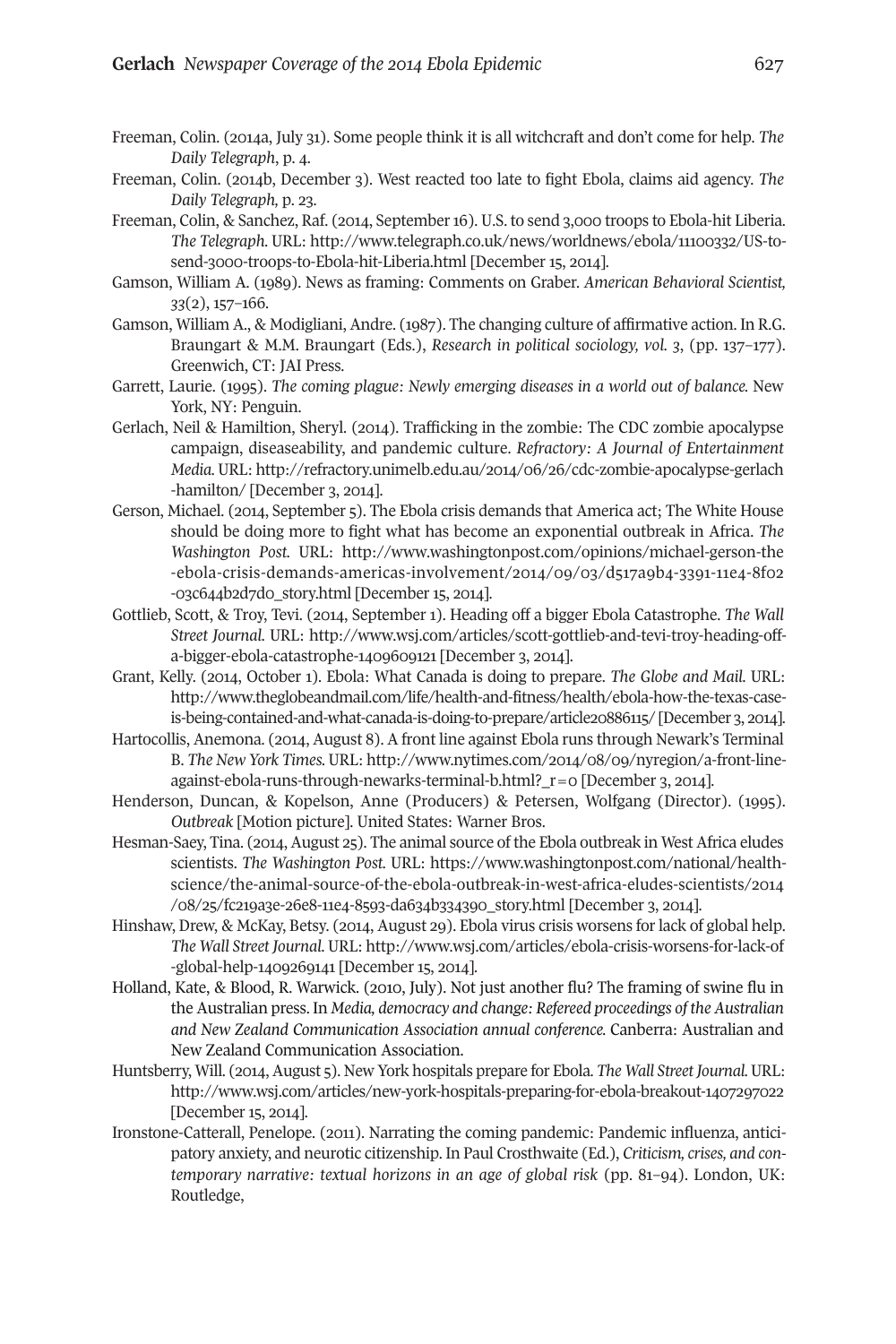- Kane, Steven, & Steinberg, Hank (Producers). (2014). *The lastship* [Television series]. United States: Channel Road Productions.
- Kennedy, Maev, & Boseley, Sarah. (2014, August 9). WHO draws up battle plans against Ebola. *The Guardian,* p. 20.
- Kitamura, Makiko. (2014, August 9). International response to Ebola outbreak that's killed almost 1,000 has been slow and inadequate, aid groups say. *National Post.* URL: [http://news.na](http://news.nationalpost.com/health/international-response-to-ebola-outbreak-thats-killed-almost-1000-has-been-slow-and-inadequate-aid-groups-say)[tionalpost.com/health/international-response-to-ebola-outbreak-thats-killed-almost-1000](http://news.nationalpost.com/health/international-response-to-ebola-outbreak-thats-killed-almost-1000-has-been-slow-and-inadequate-aid-groups-say) [has-been-slow-and-inadequate-aid-groups-say](http://news.nationalpost.com/health/international-response-to-ebola-outbreak-thats-killed-almost-1000-has-been-slow-and-inadequate-aid-groups-say) [December 3, 2014].
- Kollipara, Puneet. (2014, October 1). Wonkbook: Ebola is in the U.S. Here's how officials will try to stop it. *The Washington Post.* URL: [https://www.washingtonpost.com/news/wonkblog/wp](https://www.washingtonpost.com/news/wonkblog/wp/204/10/01/wonkbook-ebola-is-in-the-u-s-heres-how-officials-will-try-to-stop-it/) [/204/10/01/wonkbook-ebola-is-in-the-u-s-heres-how-officials-will-try-to-stop-it/](https://www.washingtonpost.com/news/wonkblog/wp/204/10/01/wonkbook-ebola-is-in-the-u-s-heres-how-officials-will-try-to-stop-it/) [December 15, 2014].
- Landler, Mark, & Sengupta, Somini. (2014, September 25). Global response to Ebola is too slow, Obama warns. *The New York Times.* URL: [http://www.nytimes.com/2014/09/26/world](http://www.nytimes.com/2014/09/26/world/africa/obama-warns-of-slow-response-to-ebola-crisis.html?_r=0) [/africa/obama-warns-of-slow-response-to-ebola-crisis.html?\\_r=0](http://www.nytimes.com/2014/09/26/world/africa/obama-warns-of-slow-response-to-ebola-crisis.html?_r=0) [December 3, 2014].
- Lipkin, Ian. (2014, August 3). Ebola: How worried should we be? *The Wall Street Journal.* URL: <http://www.wsj.com/articles/ian-lipkin-ebola-how-worried-should-we-be-1407098183> [December 15, 2014].
- Martin, Keith. (2014, September 10). International community's slow response to Ebola costing lives. *Toronto Star.* URL: [http://www.thestar.com/opinion/commentary/2014/09/10/interna](http://www.thestar.com/opinion/commentary/2014/09/10/international_communitys_slow_response_to_ebola_costing_lives.html)[tional\\_communitys\\_slow\\_response\\_to\\_ebola\\_costing\\_lives.html](http://www.thestar.com/opinion/commentary/2014/09/10/international_communitys_slow_response_to_ebola_costing_lives.html) [December 15, 2014].
- Massumi, Brian. (1993). *The politics of everyday fear*. Minneapolis, MN: University of Minnesota Press.
- Massumi, Brian. (2007). Potential politics and the primacy of preemption. *Theory & Event, 10*(2). Baltimore, MD: Johns Hopkins University Press. URL: <https://muse.jhu,edu/article/218091> [December 18, 2015].
- McGregor, Jena. (2014, August 25). Looking for leadership in the Ebola epidemic. *The Washington Post*. URL: [https://www.washingtonpost.com/news/on-leadership/wp/2014/08/25/look](https://www.washingtonpost.com/news/on-leadership/wp/2014/08/25/looking-for-leadership-in-the-ebola-epidemic)[ing-for-leadership-in-the-ebola-epidemic/](https://www.washingtonpost.com/news/on-leadership/wp/2014/08/25/looking-for-leadership-in-the-ebola-epidemic) [December 3, 2014].
- McKay, Betsy. (2014a, August 1). WHO warns of "catastrophic" consequences of Ebola. *The Wall Street Journal.* URL: [http://www.wsj.com/articles/who-warns-of-catastrophic-consequences](http://www.wsj.com/articles/who-warns-of-catastrophic-consequences-of-ebola-1406903897)[of-ebola-1406903897](http://www.wsj.com/articles/who-warns-of-catastrophic-consequences-of-ebola-1406903897) [December 3, 2014].
- McKay, Betsy. (2014b, August 14). U.S. News: Fear of Ebola spread prompts extraordinary precautions. *The Wall Street Journal*, p. A3.
- McNeil, Donald. (2014, August 28). Outbreak in Sierra Leone is tied to a single funeral where 14 women were infected. *The New York Times.* URL: [http://www.nytimes.com/2014/08/29](http://www.nytimes.com/2014/08/29/health/ebola-outbreak-in-sierra-leone-is-tied-to-one-funeral.html) [/health/ebola-outbreak-in-sierra-leone-is-tied-to-one-funeral.html](http://www.nytimes.com/2014/08/29/health/ebola-outbreak-in-sierra-leone-is-tied-to-one-funeral.html) [December 15, 2014].
- Ndemic Creations. (2012). *Plague Inc.* [Video game].
- Nerlich, Brigitte, & Halliday, Christopher. (2007). Avian flu: The creation of expectations in the interplay between science and the media. *Sociology of Health and Illness, 29*(1), 46–65.
- New York Times Editorial Board. (2014, August 16). A painfully slow Ebola response. *The New York Times.* URL: [www.nytimes.com/2014/08/16/opinion/a-painfully-slow-ebola-response.html](www.nytimes.com/2014/08/16/opinion/a-painfully-slow-ebola-response.html?_r=0) [?\\_r=0](www.nytimes.com/2014/08/16/opinion/a-painfully-slow-ebola-response.html?_r=0) [December 15, 2014].
- Ngowi, Rodrique. (2014, August 10). Software flagged Ebola before outbreak was announced. *The Washington Post*, A04.
- Nossiter, Adam. (2014a, April 1). Ebola reaches capital of Guinea, stirring fears. *The New York Times.* URL: [http://www.nytimes.com/2014/04/02/world/africa/ebola-reaches-guinean-capital](http://www.nytimes.com/2014/04/02/world/africa/ebola-reaches-guinean-capital-stirring-fears.html)[stirring-fears.html](http://www.nytimes.com/2014/04/02/world/africa/ebola-reaches-guinean-capital-stirring-fears.html) [December 3, 2014].
- Nossiter,Adam. (2014b, July 27). Fear of Ebola breeds a terror of physicians. *TheNew York Times.*URL: [http://www.nytimes.com/2014/07/28/world/africa/ebola-epidemic-west-africa](http://www.nytimes.com/2014/07/28/world/africa/ebola-epidemic-west-africa-guinea.html?_r=0)[guinea.html?\\_r=0](http://www.nytimes.com/2014/07/28/world/africa/ebola-epidemic-west-africa-guinea.html?_r=0) [December 3, 2014].
- O'Carroll, Lisa. (2014, August 20). West blamed for "zero response" to Ebola crisis: MSF: take action or risk further spread of outbreak. Crisis has now claimed more than 1,200 lives. *The Guardian,* p. 2.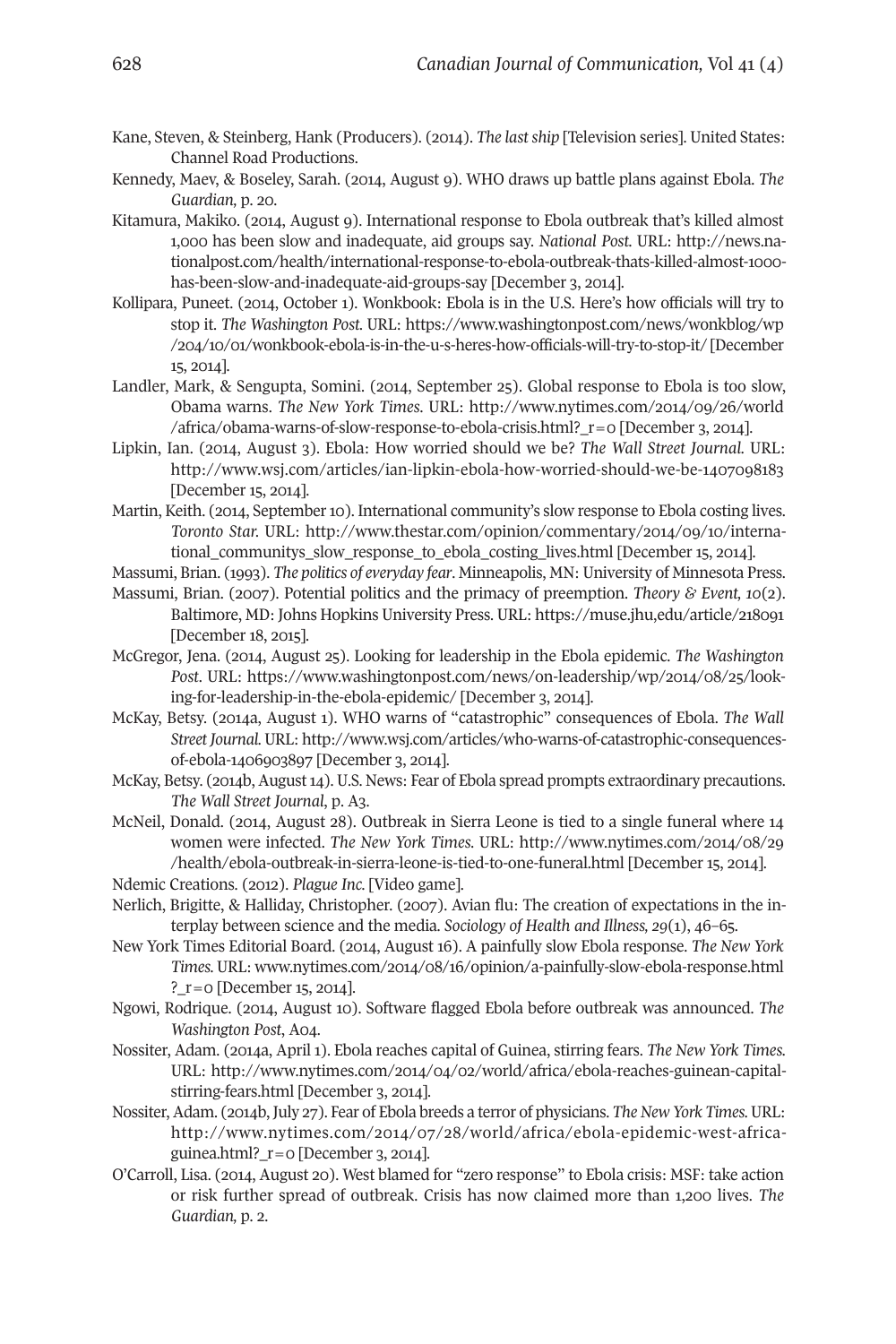- Pengelly, Martin, & Siddique, Haroon. (2014, October 12). Texas healthcare worker diagnosed with ebola as CDC suggests breach of safety protocol. *The Guardian*. URL: [http://www.the](http://www.theguardian.com/world/2014/oct/12/texan-healthcare-worker-ebola-thomas-duncan-us)[guardian.com/world/2014/oct/12/texan-healthcare-worker-ebola-thomas-duncan-us](http://www.theguardian.com/world/2014/oct/12/texan-healthcare-worker-ebola-thomas-duncan-us) [December 3, 2014].
- Phillip, Abby. (2014, July 31). Nigerian official warns pastors and healers to stop making false Ebolacure claims. *The Washington Post.* URL: [https://www.washingtonpost.com/news/world](https://www.washingtonpost.com/news/worldviews/wp/2014/07/31/nigerian-official-warns-pastors-and-healers-to-stop-making-false-ebola-cure-claims/)[views/wp/2014/07/31/nigerian-official-warns-pastors-and-healers-to-stop-making-false-ebo](https://www.washingtonpost.com/news/worldviews/wp/2014/07/31/nigerian-official-warns-pastors-and-healers-to-stop-making-false-ebola-cure-claims/) [la-cure-claims/](https://www.washingtonpost.com/news/worldviews/wp/2014/07/31/nigerian-official-warns-pastors-and-healers-to-stop-making-false-ebola-cure-claims/) [December 3, 2014].
- Preston, Richard. (1994). *The hot zone.* New York, NY: Random House.
- Roy-MacAuley, Clarence. (2014, September 20). Sierra Leone starts Ebola lockdown. *Toronto Star,* p.A20.
- Roy-MacAuley, Clarence, & Paye-Layleh, Jonathan. (2014, October 9). Burial teams head back to work. *Toronto Star*, p. A19.
- Sengupta, Somini. (2014a, September 2). U.N. and medical group make appeals for Ebola aid. *The New York Times*. URL: [http://www.nytimes.com/2014/09/03/world/africa/un-and-med](http://www.nytimes.com/2014/09/03/world/africa/un-and-medical-group-make-appeals-for-ebola-aid.html)[ical-group-make-appeals-for-ebola-aid.html](http://www.nytimes.com/2014/09/03/world/africa/un-and-medical-group-make-appeals-for-ebola-aid.html) [December 15, 2014].
- Sengupta, Somini. (2014b, November 11). U.N. seeks a more nimble response to Ebola in Africa. *The New York Times*. URL: [http://www.nytimes.com/2014/11/12/world/africa/un-seeks-a-more](http://www.nytimes.com/2014/11/12/world/africa/un-seeks-a-more-nimble-response-to-ebola-in-africa.html?_r=0)[nimble-response-to-ebola-in-africa.html?\\_r=0](http://www.nytimes.com/2014/11/12/world/africa/un-seeks-a-more-nimble-response-to-ebola-in-africa.html?_r=0) [December 15, 2014].
- Shamberg, Michael, Sher, Stacey, & Jacobs, Gregory (Producers) & Soderbergh, Steven (Director). (2011). *Contagion* [Motion picture]. United States: Warner Bros.
- Shear, Michael, & Landler, Mark. (2014, October 18). Amid assurances on Ebola, Obama is said to seethe. *The New York Times.* URL: [http://www.nytimes.com/2014/10/18/us/amid-assur](http://www.nytimes.com/2014/10/18/us/amid-assurances-on-ebola-obama-is-said-to-seethe.html)[ances-on-ebola-obama-is-said-to-seethe.html](http://www.nytimes.com/2014/10/18/us/amid-assurances-on-ebola-obama-is-said-to-seethe.html) [December 15, 2014].
- Siddons, Andrew. (2014, August 7). U.S. and global efforts to contain Ebola draw criticism at congressional hearing. *The New York Times.* URL: [http://www.nytimes.com/2014/08/08/world](http://www.nytimes.com/2014/08/08/world/africa/us-and-global-efforts-to-contain-ebola-draw-criticism-at-congressional-hearing.html?_r=0) [/africa/us-and-global-efforts-to-contain-ebola-draw-criticism-at-congressional-hearing](http://www.nytimes.com/2014/08/08/world/africa/us-and-global-efforts-to-contain-ebola-draw-criticism-at-congressional-hearing.html?_r=0) [.html?\\_r=0](http://www.nytimes.com/2014/08/08/world/africa/us-and-global-efforts-to-contain-ebola-draw-criticism-at-congressional-hearing.html?_r=0) [December 3, 2015].
- Simmons, Wayne. (2010). *Flu.* London, UK: snowbooks.
- Smith, Rebecca. (2014, September 22). NHS staff are being asked to volunteer to fight Ebola outbreak. *The Telegraph.* URL: [http://www.telegraph.co.uk/news/worldnews/ebola/11110090/NHS](http://www.telegraph.co.uk/news/worldnews/ebola/11110090/NHS-staff-are-being-asked-to-volunteer-to-fight-Ebola-outbreak.html)[staff-are-being-asked-to-volunteer-to-fight-Ebola-outbreak.html](http://www.telegraph.co.uk/news/worldnews/ebola/11110090/NHS-staff-are-being-asked-to-volunteer-to-fight-Ebola-outbreak.html) [December 15, 2014].
- Strange, Hannah. (2014, August 9). World health chiefs declare international emergency. *The Daily Telegraph,* p. 15.
- Sun, Lena, Dennis, Brady, Bernstein, Lenny, & Achenbach, Joel. (2014, October 4). Out of control: How the world's health organizations failed to stop the Ebola disaster. *The Washington Post.* URL: [http://www.washingtonpost.com/sf/national/2014/10/04/how-ebola-sped-out-of-control/](http://www.washingtonpost.com/sf/national/2014/10/04/how-ebola-sped-out-of-control) [December 3, 2015].
- Swaine, Jon. (2014, October 17). Ebola crisis: Texas: Hospital apologises for misdiagnosis and misinforming the public. *The Guardian,* p. 16.
- Tuchman, Gaye. (1978). *Making news: A study in the construction ofreality.* New York, NY: Free Press.
- Ungar, Sheldon. (1998). Hot crises and media reassurance: A comparison of emerging diseases and Ebola Zaire. *The British Journal of Sociology, 49*(1), 36–56.
- Ungar, Sheldon. (2008). Global bird flu communication: Hot crisis and media reassurance. *Science Communication, 29*(4), 472–497.
- Vasterman, Peter, & Ruigrok, Nel. (2013). Pandemic alarm in the Dutch media: Media coverage of the 2009 influenza A (H1N1) pandemic and the role of expert sources. *European Journal of Communication, 28*(4), 436–453.
- Wald, Priscilla. (2008). *Contagious: Cultures, carriers, and the outbreak narrative.* Durham, NC: Duke University Press.
- Wallace, Lauren. (2014, August 12). Ebola's exaggerated fear being fed by stigma and stereotypes. *The Globe and Mail.* URL: [http://www.theglobeandmail.com/globe-debate/ebolas-exagger](http://www.theglobeandmail.com/globe-debate/ebolas-exaggerated-fear-being-fed-by-stigma-and-stereotypes/article20000080/)[ated-fear-being-fed-by-stigma-and-stereotypes/article20000080/](http://www.theglobeandmail.com/globe-debate/ebolas-exaggerated-fear-being-fed-by-stigma-and-stereotypes/article20000080/) [December 15, 2015].
- Whitehead, Colson. (2012). *Zone One.* New York, NY: Anchor Books.